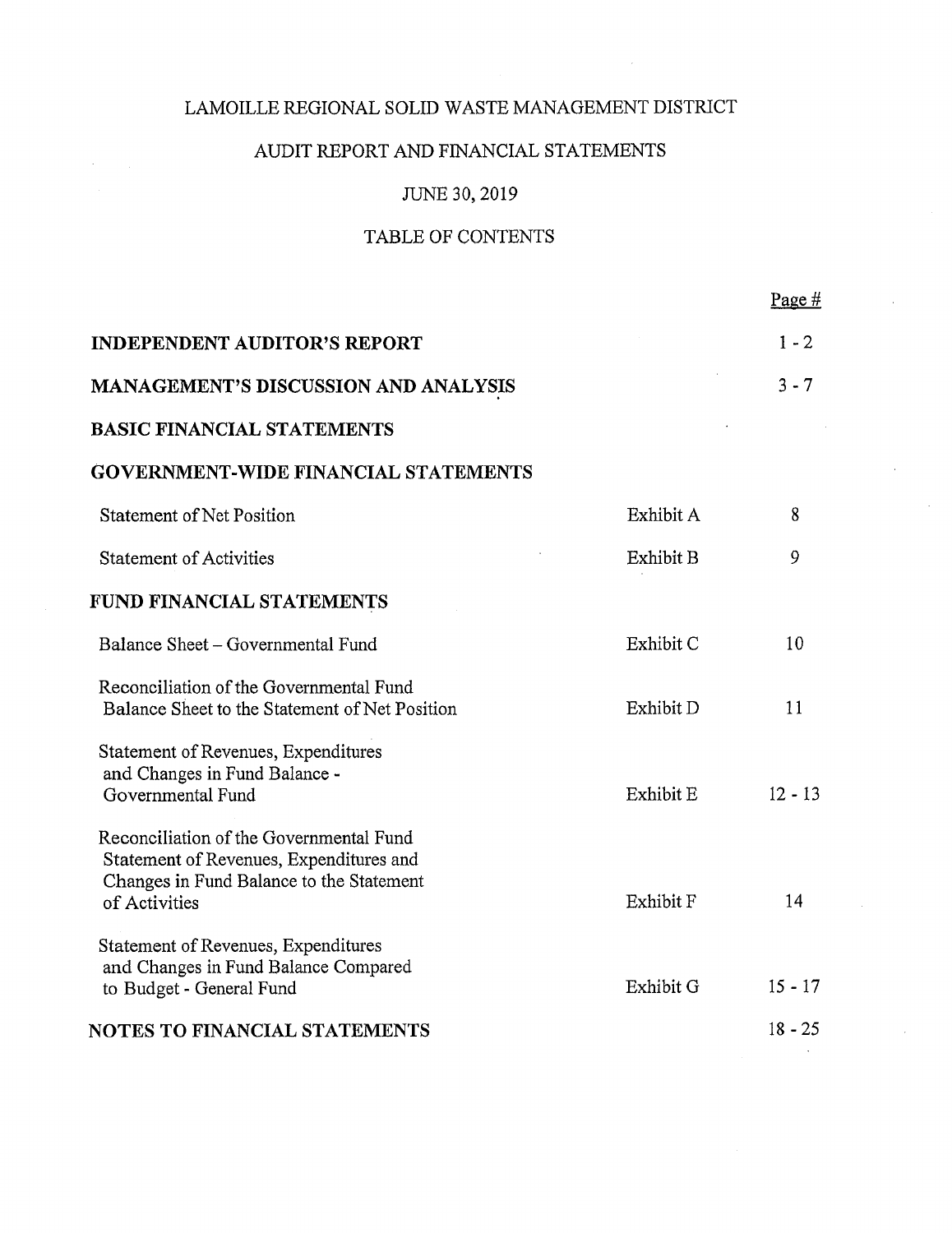# FOTHERGILL SEGALE & VALLEY

Certified Public Accountants



John E. (Jeff) Fothergill, CPA Michael L. Segale, CPA Sheila R. Valley, CPA Teresa H. Kajenski, CPA Donald J. Murray, CPA

# INDEPENDENT AUDITOR'S REPORT

To the Board of Supervisors Lamoille Regional Solid Waste Management District Morrisville, Vermont

We have audited the accompanying financial statements of the governmental activities and the major fund of the Lamoille Regional Solid Waste Management District as of and for the year ended June 30, 2019, and the related notes to the financial statements, Which collectively comprise the District's basic financial statements as listed in the table of contents.

## Management's Responsibility for the Financial Statements

Management is responsible for the preparation and fair presentation of these financial statements in accordance With accounting principles generally accepted in the United States of America; this includes the design, implementation, and maintenance of internal control relevant to the preparation and fair presentation of financial statements that are free from material misstatement, whether due to fraud or error.

#### Auditor's Responsibility

Our responsibility is to express opinions on these financial statements based on our audit. We conducted our audit in accordance with auditing standards generally accepted in the United States of America. Those standards require that we plan and perform the audit to obtain reasonable assurance about whether the financial statements are free fiom material misstatement.

An audit involves performing procedures to obtain audit evidence about the amounts and disclosures in the financial statements. The procedures selected depend on the auditor's judgment, including the assessment of the risks of material misstatement of the financial statements, whether due to fraud or error. In making those risk assessments, the auditor considers internal control relevant to the entity's preparation and fair presentation of the financial statements in order to design audit procedures that are appropriate in the circumstances, but not for the purpose of expressing an opinion on the effectiveness of the entity's internal control. Accordingly, we express no such opinion. An audit also includes evaluating the appropriateness of accounting policies used and the reasonableness of significant accounting estimates made by management, as well as evaluating the overall presentation of the financial statements.

We believe that the audit evidence we have obtained is sufficient and appropriate to provide a basis for our audit opinions.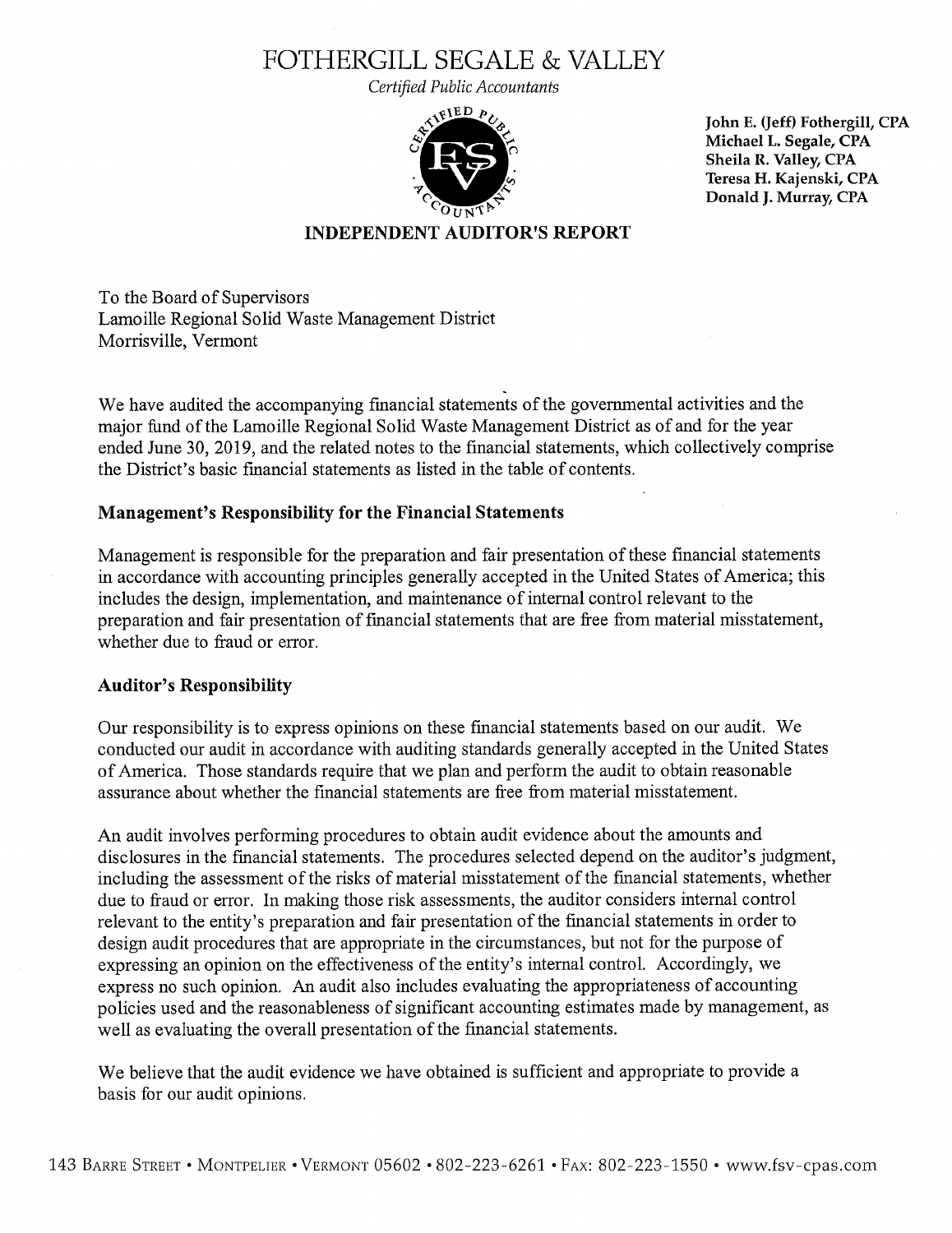#### Opinions

In our opinion, the financial statements referred to above present fairly, in all material respects, the respective financial position of the governmental activities and the major fund of Lamoille Regional Solid Waste Management District, as of June 30, 2019, and the respective changes in financial position and the budgetary comparison for the General Fund for the year then ended in accordance With accounting principles generally accepted in the United States of America.

#### Other Matters

#### Required Supplementary Information

Accounting principles generally accepted in the United States of America require that management's discussion and analysis on pages 3-7 be presented to supplement the basic financial statements. Such information, although not a part of the basic financial statements, is required by the Governmental Accounting Standards Board, who considers it 'to be an essential part of financial reporting for placing the basic financial statements in an appropriate operational, economic, or historical context. We have applied certain limited procedures to the required supplementary information in accordance With auditing standards generally accepted in the United States of America, which consisted of inquiries of management about the methods ofpreparing the information and comparing the information for consistency With management's responses to our inquiries, the basic financial statements, and other knowledge we obtained during our audit of the basic financial statements. We do not express an opinion or provide any assurance on the information because the limited procedures do not provide us With sufficient evidence to express an opinion or provide any assurance.

Respectfillly submitted,

Fathergile Segales Valle, CPA. athergie

Montpelier, Vermont Vermont Public Accountancy License #110

September 20, 2019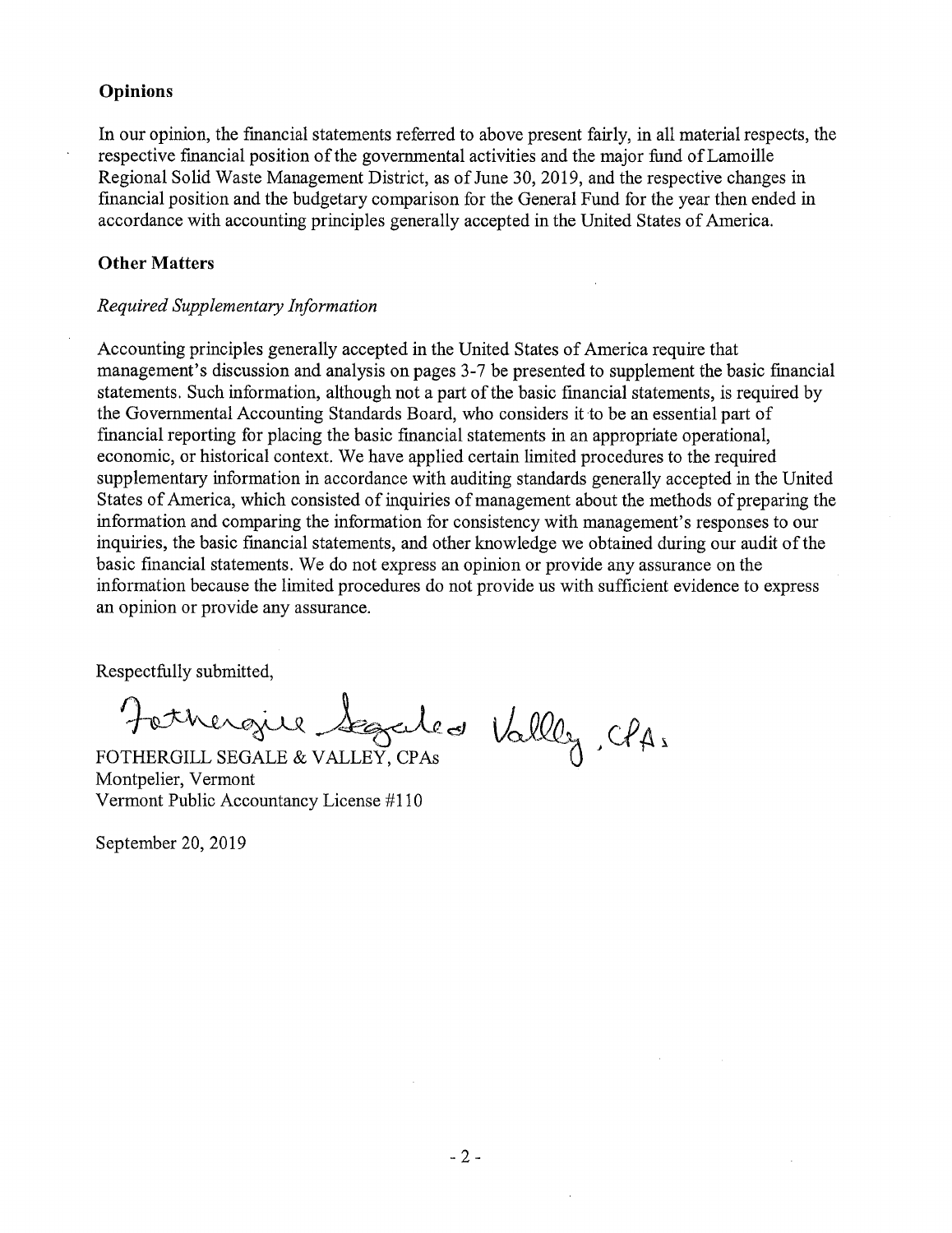# LAMOILLE REGIONAL SOLID WASTE MANAGEMENT DISTRICT MANAGEMENT'S DISCUSSION AND ANALYSIS YEAR ENDED JUNE 30, 2019

Our discussion and analysis of Lamoille Regional Solid Waste Management District's financial performance provides an overview of the District's financial activities for the fiscal year ended June 30, 2019. Please read it in conjunction with the District's financial statements which begin on Exhibit A.

# Financial Highlights

- The District's net position decreased by \$14,748 in fiscal year 2019, decreasing from net position of \$1,003,383 to net position of \$988,635 as of June 30, 2019.
- The cost of all of the District's programs was \$1,667,188 in fiscal year 2019, compared to \$1,441,933 in 2018.
- The General Fund reported a net decrease of \$34,755 in fiscal year 2019, decreasing from a fund balance of  $$642,989$  to a fund balance of  $$608,234$  as of June 30, 2019.
- During fiscal year 2019, expenditures exceeded revenues by \$34,755, which was worse than the  $\bullet$ budget by \$34,755.
- . The unassigned fimd balance for the General Fund was \$446,283 as of June 30, 2019. This amount represents the amount of resources available for future budgets. The nonspendable fund balance for prepaid expenses is \$36,653. Assigned for capital items is \$125,298.

# Using This Annual Report

This annual report consists of a series of financial statements. The Statement of Net Position and the Statement of Activities (Exhibits A and B) provide information about the activities of the District as a whole and present a longer-term view of the District's finances. Fund financial statements are Exhibit C through Exhibit G. For governmental activities, these statements tell how these services were financed in the short term as well as what remains for future spending. Fund financial statements also report the District's operations in more detail than the government-wide statements by providing information about the District's most significant funds.

# Reporting the District as a Whole

The financial statements of the District as a whole begin on Exhibit A. One of the most important questions asked about the District's finances is, "Is the District as a whole better off or worse off as a result of the year's activities?" The Statement of Net Position and the Statement of Activities report information about the District as a whole and about its activities in a way that helps answer this question. These statements include all assets (net of accumulated depreciation) and liabilities using the accrual basis of accounting, which is similar to the accounting used by most private-sector companies. All of the current year's revenue and expenses are taken into account regardless of when cash is received or paid.

These two statements report the District's net position and changes in net position. You can think of the District's net position — the difference between assets and liabilities — as one way to measure the District's financial health, or financial position. Over time, increases or decreases in the District's net position are one indicator of whether its financial health is improving or deteriorating. You may need to consider other nonfinancial factors, however, such as changes in the District's program activities as may be mandated by state government.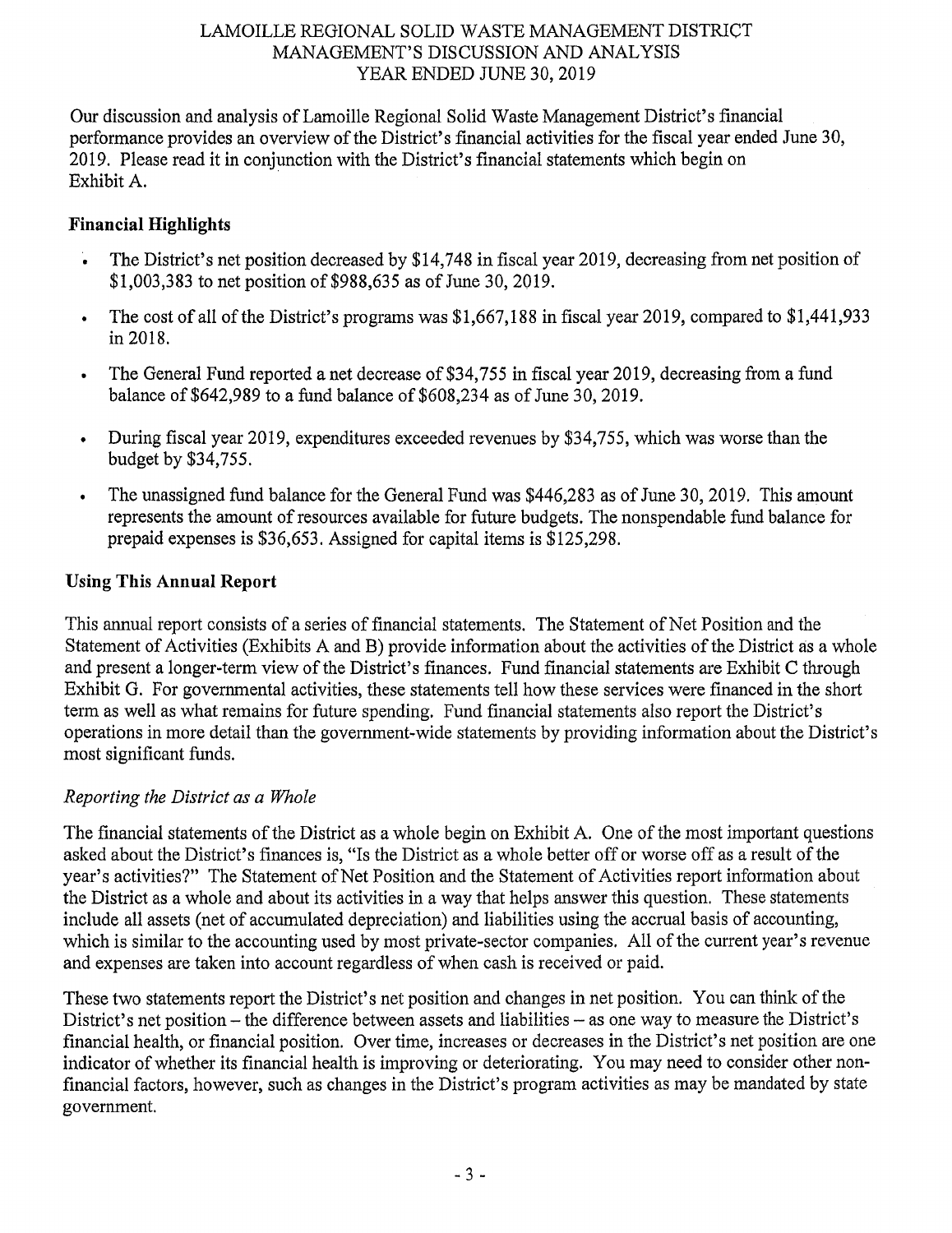# LAMOILLE REGIONAL SOLID WASTE MANAGEMENT DISTRICT MANAGEMENT'S DISCUSSION AND ANALYSIS YEAR ENDED JUNE 30, 2019 (Continued)

In the Statement of Net Position and the Statement of Activities, we report all the District's activities as governmental activities.

# Reporting the District's Most Significant Funds — Fund Financial Statements

The financial statements of the District's major governmental fund are reflected on Exhibit C through Exhibit G. These fund financial statements provide detailed information about the most significant funds not the District as a whole. The Board establishes the funds to help it control and manage money for particular purposes or to show that it is meeting legal responsibilities for using certain assessments, grants and other money (like grants received from the State of Vermont).

Governmental funds — The District's basic services are reported in governmental funds, which focus  $\bullet$ on how money flows into and out of those funds and the balances left at year-end that are available for spending. These funds are reported using a measurement focus called current financial resources, which measures cash and all other financial assets that can readily be converted to cash. The governmental fund statements provide a detailed short-term view of the District's general government operations and the basic services it provides. Governmental fund information helps you determine whether there are more or fewer financial resources that can be spent in the near future to finance the District's programs. We describe the relationship (or differences) between governmental activities (reported in the Statement of Net Position and the Statement of Activities) and governmental funds in Exhibits D and F.

#### The District as a Whole

During the year, the District's net position decreased by \$14,748, from \$1,003,383 to \$988,635. Our analysis below focuses on the net position (Table 1) and changes in net position (Table 2) of the District's governmental activities. Comparative information will be presented in future years, when available.

| Table I                          |                |  |  |
|----------------------------------|----------------|--|--|
| <b>Statement of Net Position</b> |                |  |  |
| 2019                             | 2018           |  |  |
| 672,870<br>\$                    | \$<br>707,727  |  |  |
| 394,071                          | 374,438        |  |  |
| 1,066,941                        | 1,082,165      |  |  |
| 13,670                           | 14,044         |  |  |
| 64,636                           | 64,738         |  |  |
| 78,306                           | 78,782         |  |  |
|                                  |                |  |  |
|                                  |                |  |  |
| 394,071                          | 374,438        |  |  |
| 594,564                          | 628,945        |  |  |
| 988,635                          | 1,003,383<br>S |  |  |
|                                  |                |  |  |

Unrestricted net position (the part of net position that can be used to finance day-to-day operations without constraints established by debt covenants, enabling legislation, or other legal requirements) changed from \$628,945 at June 30, 2018 to \$594,564 at June 30, 2019.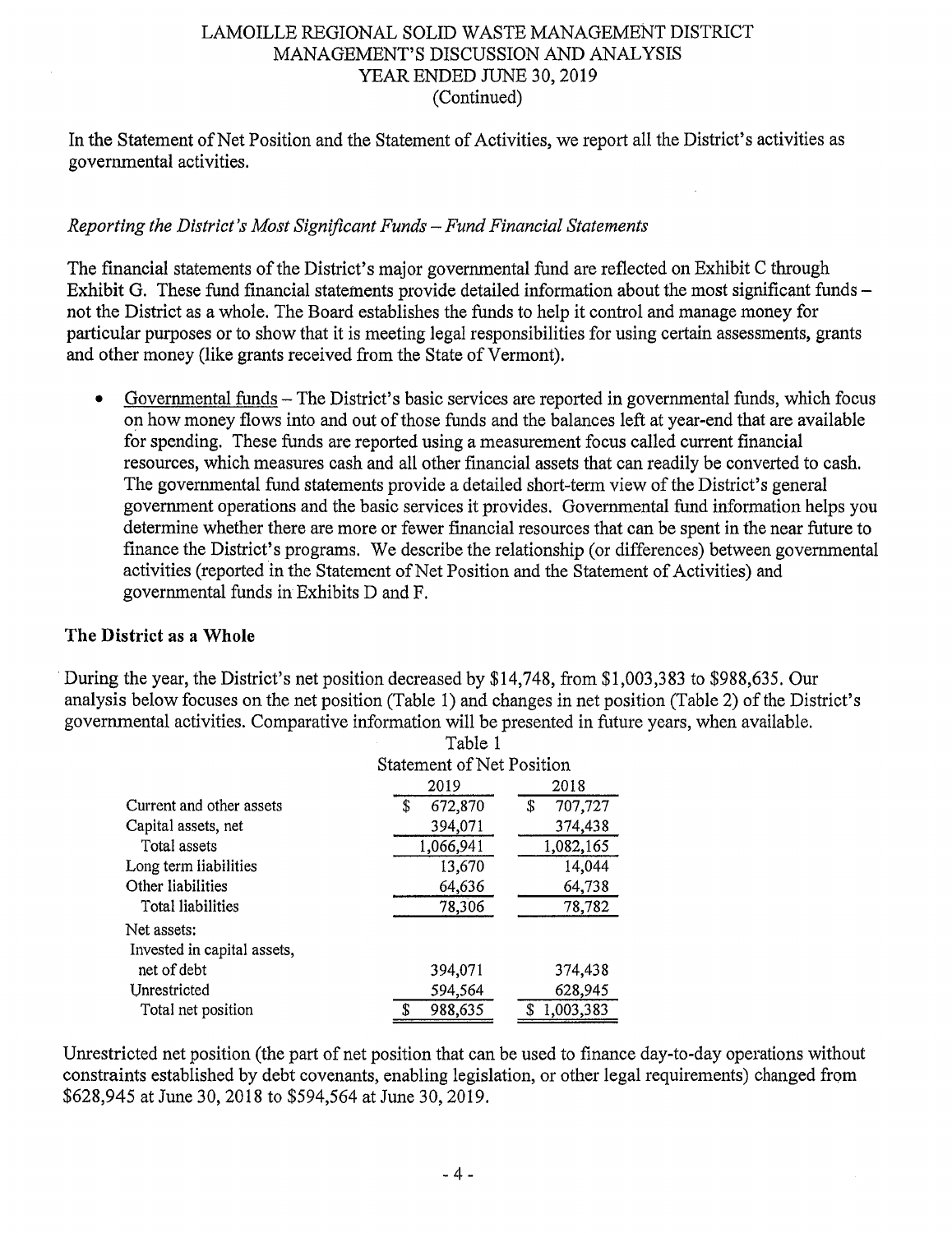# LAMOILLE REGIONAL SOLID WASTE MANAGEMENT DISTRICT MANAGEMENT'S DIS CUSSION AND ANALYSIS YEAR ENDED JUNE 30, 2019 (Continued)

|                                     | Diacontonic Ox Changed in 1900. Control |              |  |  |
|-------------------------------------|-----------------------------------------|--------------|--|--|
|                                     | 2019                                    | 2018         |  |  |
| <b>REVENUES</b>                     |                                         |              |  |  |
| Program revenues:                   |                                         |              |  |  |
| Charges for services                | \$1,605,667                             | \$1,408,355  |  |  |
| State grants and contributions      | 44,725                                  | 86,172       |  |  |
| General revenues:                   |                                         |              |  |  |
| Earnings on investments             | 1,931                                   | 1,298        |  |  |
| Gain (Loss) on disposal             | 117                                     | (4,649)      |  |  |
| Total revenues                      | 1,652,440                               | 1,491,176    |  |  |
| <b>PROGRAM EXPENSES</b>             |                                         |              |  |  |
| Solid waste related services        | 1,435,176                               | 1,313,700    |  |  |
| Recycling services                  | 187,907                                 | 95,145       |  |  |
| Household hazardous waste           | 44,105                                  | 33,088       |  |  |
| Total program expenses              | 1,667,188                               | 1,441,933    |  |  |
| Increase (Decrease) in net position | \$<br>(14, 748)                         | \$<br>49,243 |  |  |

# Table 2 Statement of Changes in Net Position

# Governmental Activities

Table 3 highlights the cost of each of the District's largest governmental activities as well as each activity's net cost (total cost less revenue generated by the activities). The net cost shows the financial burden that was placed on the District's members by each of these activities.

# Table 3 Governmental Activities

|                              |             | Net Revenue |             |             | Net Revenue |             |
|------------------------------|-------------|-------------|-------------|-------------|-------------|-------------|
|                              | Total Cost  |             | (Expense)   | Total Cost  |             | (Expense)   |
|                              | of Services |             | of Services | of Services |             | of Services |
|                              | 2019        |             | 2019        | 2018        |             | 2018        |
| Solid waste related services | \$1,435,176 | S           | 12,606      | \$1,313,700 | \$          | 145,590     |
| Recycling services           | 187,907     |             | (11, 933)   | 95,145      |             | (91, 877)   |
| Household hazardous waste    | 44,105      |             | (17, 469)   | 33,088      |             | (1, 119)    |
| Totals                       | 1,667,188   |             | (16, 796)   | 1,441,933   | S           | 52,594      |
|                              |             |             |             |             |             |             |

# The District's Funds

As the District completed the year, its governmental fund (as presented in the Balance Sheet on Exhibit C) reported a combined fund balance of \$608,234, which is less than last year's total of \$642,989. This year's total change in fund balance is a net decrease of \$34,755 in the District's General Fund.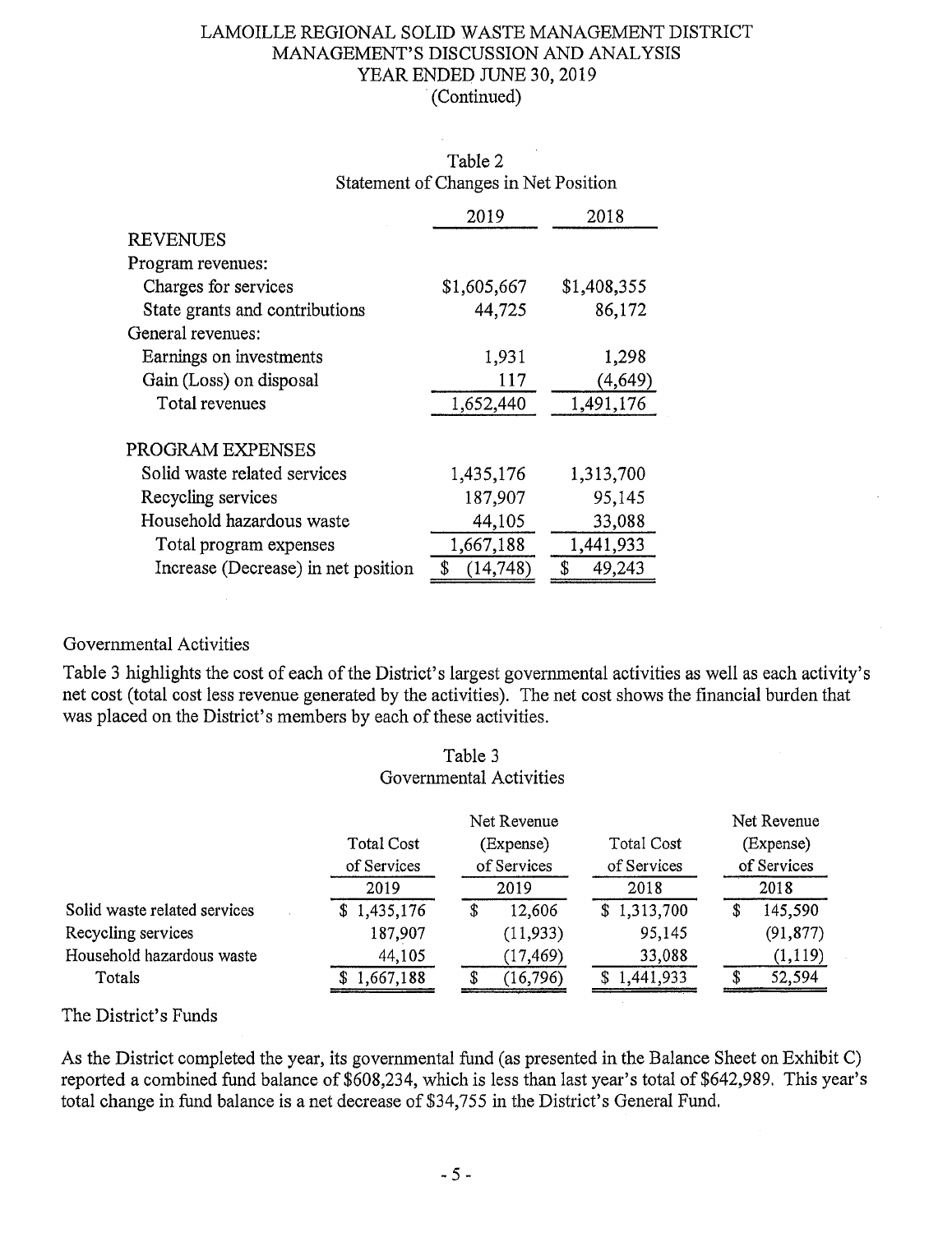# LAMOILLE REGIONAL SOLID WASTE MANAGEMENT DISTRICT MANAGEMENT'S DISCUSSION AND ANALYSIS YEAR ENDED JUNE 30, 2019 (Continued)

# General Fund Budgetary Highlights

The explanation on some of the larger variances in the budget reflected on Exhibit G are as follows:

|                             |               |         |        |         | Variance<br>Favorable |
|-----------------------------|---------------|---------|--------|---------|-----------------------|
|                             | <b>Budget</b> |         | Actual |         | (Unfavorable)         |
| <b>REVENUES:</b>            |               |         |        |         |                       |
| Surcharge income            | \$            | 332,500 | \$     | 365,304 | \$<br>32,804          |
| Disposal income             |               | 645,000 |        | 694,485 | 49,485                |
| Other disposal              |               | 80,200  |        | 118,686 | 38,486                |
| Other income                |               | 76,650  |        | 6,554   | (70,096)              |
| Recycling                   |               | 3,700   |        | 175,974 | 172,274               |
| <b>EXPENDITURES:</b>        |               |         |        |         |                       |
| Salaries and wages          |               | 449,500 |        | 489,024 | (39, 524)             |
| Disposal and hauling MSW    |               | 275,800 |        | 304,891 | (29,091)              |
| Equipment - maintenance     |               | 16,900  |        | 53,596  | (36, 696)             |
| Hauling - recycling         |               | 47,500  |        | 66,682  | (19, 182)             |
| Processing fees - recycling |               | 30,100  |        | 102,844 | (72, 744)             |
| <b>HHW</b> collection costs |               | 22,000  |        | 44,105  | (22,105)              |
| Capital outlay              |               | 0       |        | 73,562  | (73, 562)             |

#### Revenues:

The surcharge income and the disposal income is more than budgeted due to the collection of more waste than what was budgeted.

The other disposal income is more than budgeted due to the market value of scrap metal increasing.

Other income is less than budgeted due to income from the new program of compost product sales less than budgeted.

Recycling income is more than budgeted due to charging for recycling again.

Expenditures:

Salaries and wages were more than budgeted due to fulI-timers working overtime hours during a period the District was short staffed.

Disposal and hauling MSW expenses were more than budgeted because more was collected than expected.

Equipment — maintenance expense was more than budgeted because more repairs were required than expected.

Hauling — recycling expense was more than budgeted due to new recycling contract.

HHW collection costs came in over budget this year due to the fact that there was more to haul than budgeted for.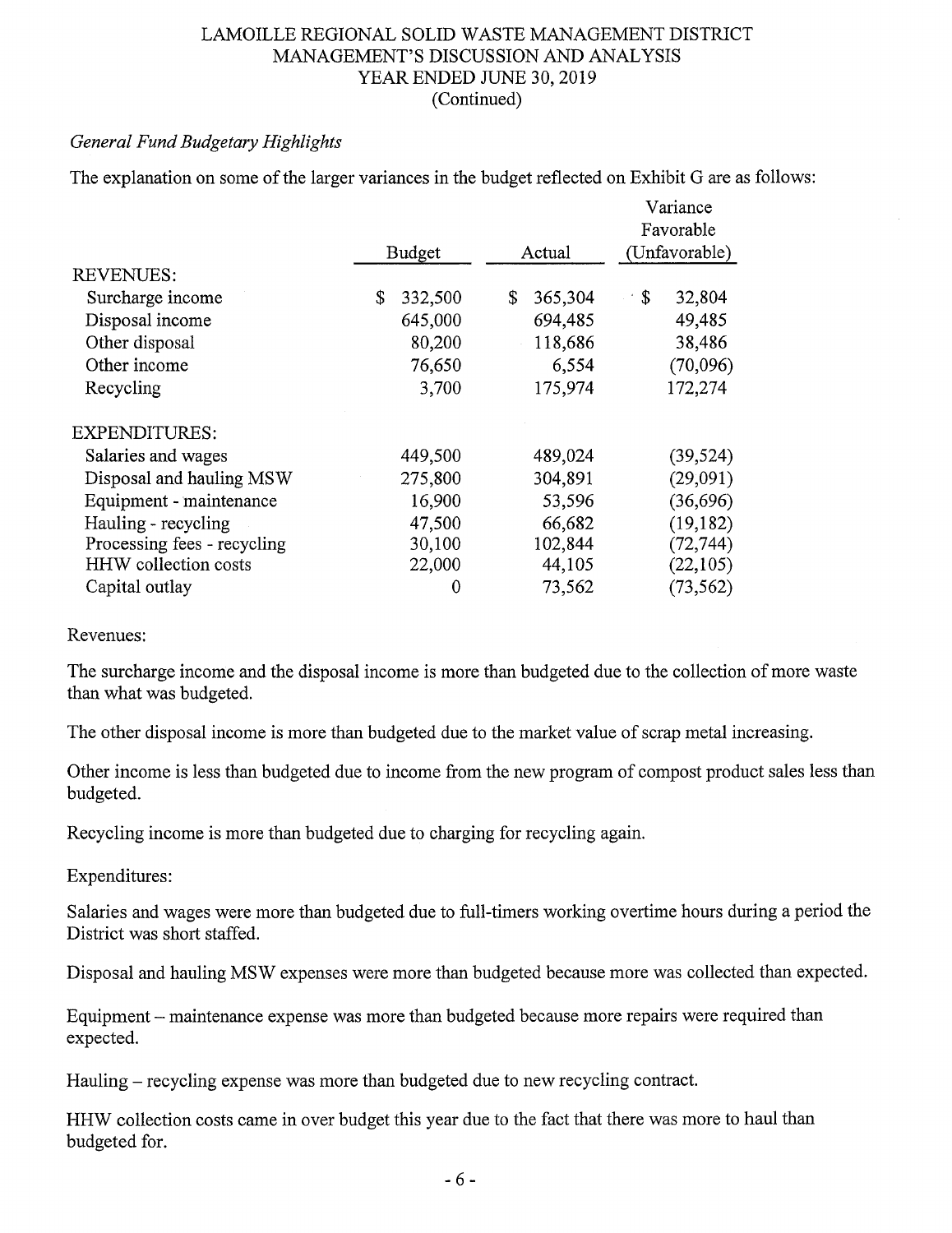# LAMOILLE REGIONAL SOLID WASTE MANAGEMENT DISTRICT MANAGEMENT'S DISCUSSION AND ANALYSIS YEAR ENDED JUNE 30, 2019 (Continued)

Capital outlay was over budget due to the fact that major purchases were not budgeted for and paid from grant funds and use of the fund balance assigned for capital items.

## Capital Assets and Debt Administration

## Capital Assets

At June 30, 2019, the District had \$394,071 invested in capital assets compared to \$374,438 at June 30, 2018. (See Table 4 below)

#### Table 4 Capital Assets at Year—End (Net of Accumulated Depreciation)

|                         | 2019    | 2018    |
|-------------------------|---------|---------|
| Machinery and equipment | 202,959 | 167,785 |
| Trucks                  | 29,103  | 37,417  |
| Drop-off centers        | 162,009 | 169,236 |
| Totals                  | 394,071 | 374,438 |

The year's major additions which were capitalized include:

| 3 registers                      | \$ | 3,000  |
|----------------------------------|----|--------|
| Shed                             |    | 5,291  |
| Lift Gator                       |    | 3,965  |
| 2019 Belmont skidsteer trailer   |    | 7,262  |
| Trommel screen/stacking conveyor |    | 25,050 |
| Minolta copier                   |    | 6,771  |
| Bucket skid steer attachment     |    | 1,497  |
| Toter rover lifter               |    | 8,195  |
| Fortigate 60E firewall           |    | 4,753  |
| Lorex security system            |    | 1,997  |
| Transfer station work            |    | 5,781  |
|                                  | S  | 73,562 |

# Economic Factors and Next Year's Budget

The Board does not see any major changes that might occur in FY20 that will have a significant impact on the District's financial position.

# Contacting the District's Financial Management

This financial report is designed to provide citizens, taxpayers, customers, grantors and creditors with a general overview of the District's finances and to show the District's accountability for the money it receives. If you have any questions about this report or need additional financial information, contact the District's Office at Lamoille Regional Solid Waste District, <sup>29</sup> Sunset Drive, Suite 5, Morrisville, VT 05661-8331.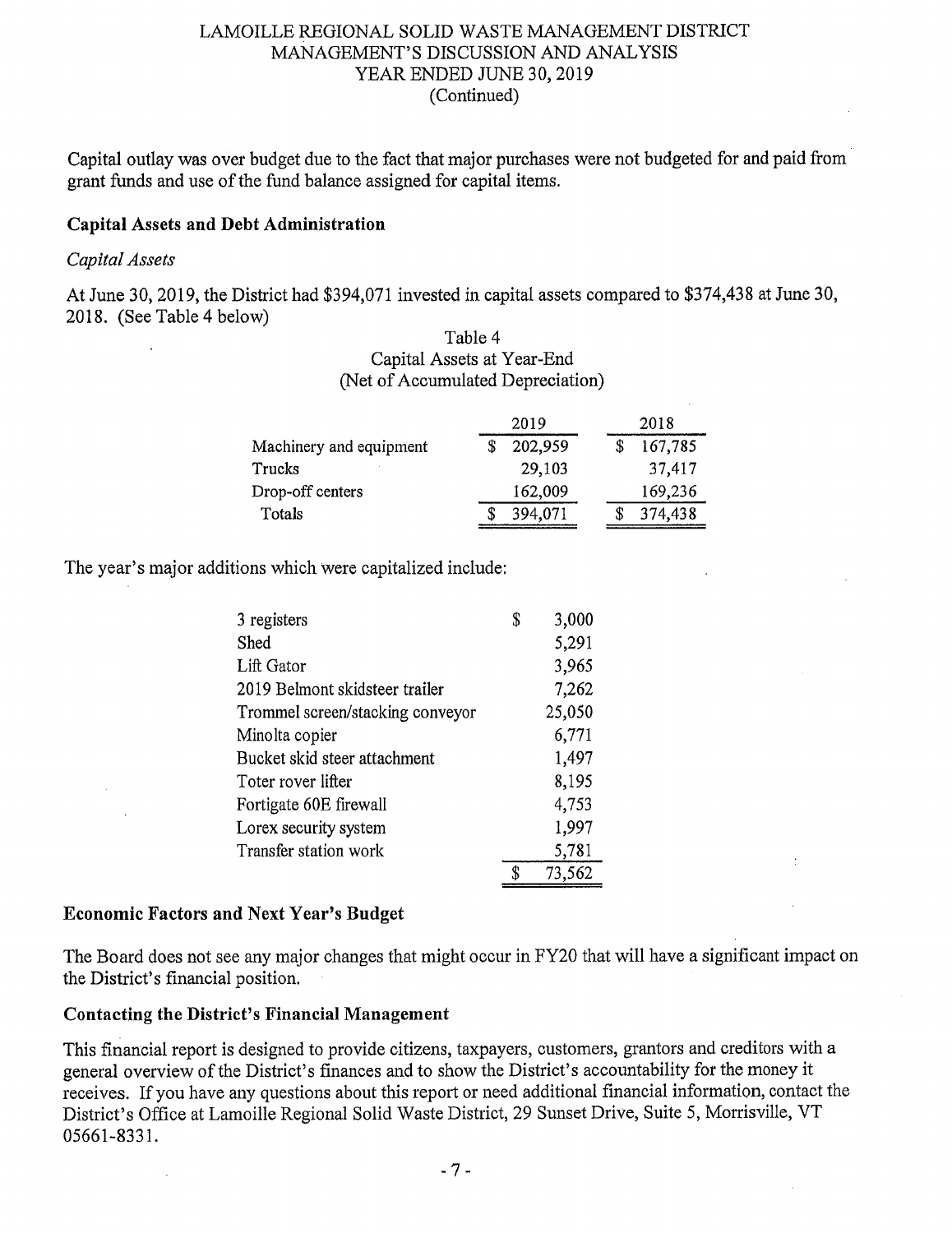$\sim$ 

# LAMOILLE REGIONAL SOLID WASTE MANAGEMENT DISTRICT

# STATEMENT OF NET POSITION

# UNE 30, 2019

|                                                   | Total<br>Governmental<br>Activities |               |
|---------------------------------------------------|-------------------------------------|---------------|
| <b>ASSETS</b>                                     |                                     |               |
| Cash                                              | \$<br>533,809                       |               |
| Cash on hand                                      | 3,655                               |               |
| Accounts receivable - customers                   | 83,565                              |               |
| Accounts receivable - State of Vermont            | 15,188                              |               |
| Prepaid expenses                                  | 36,653                              |               |
| Capital assets - net of accumulated               |                                     |               |
| depreciation of \$548,573                         | 394,071                             |               |
| Total assets                                      |                                     | 1,066,941     |
| <b>LIABILITIES AND NET POSITION</b>               |                                     |               |
| <b>LIABILITIES</b>                                |                                     |               |
| Accounts payable                                  | 51,336                              |               |
| Accrued payroll liabilities                       | 13,300                              |               |
| Accrued compensated absences - due after one year | 13,670                              |               |
| <b>Total liabilities</b>                          |                                     | 78,306        |
| <b>NET POSITION</b>                               |                                     |               |
| Unrestricted                                      | 594,564                             |               |
| Invested in capital assets, net of related debt   | 394,071                             |               |
| Total net position (Exhibit B)                    |                                     | 988,635<br>\$ |

 $\mathcal{L}$ 

—

 $\sim$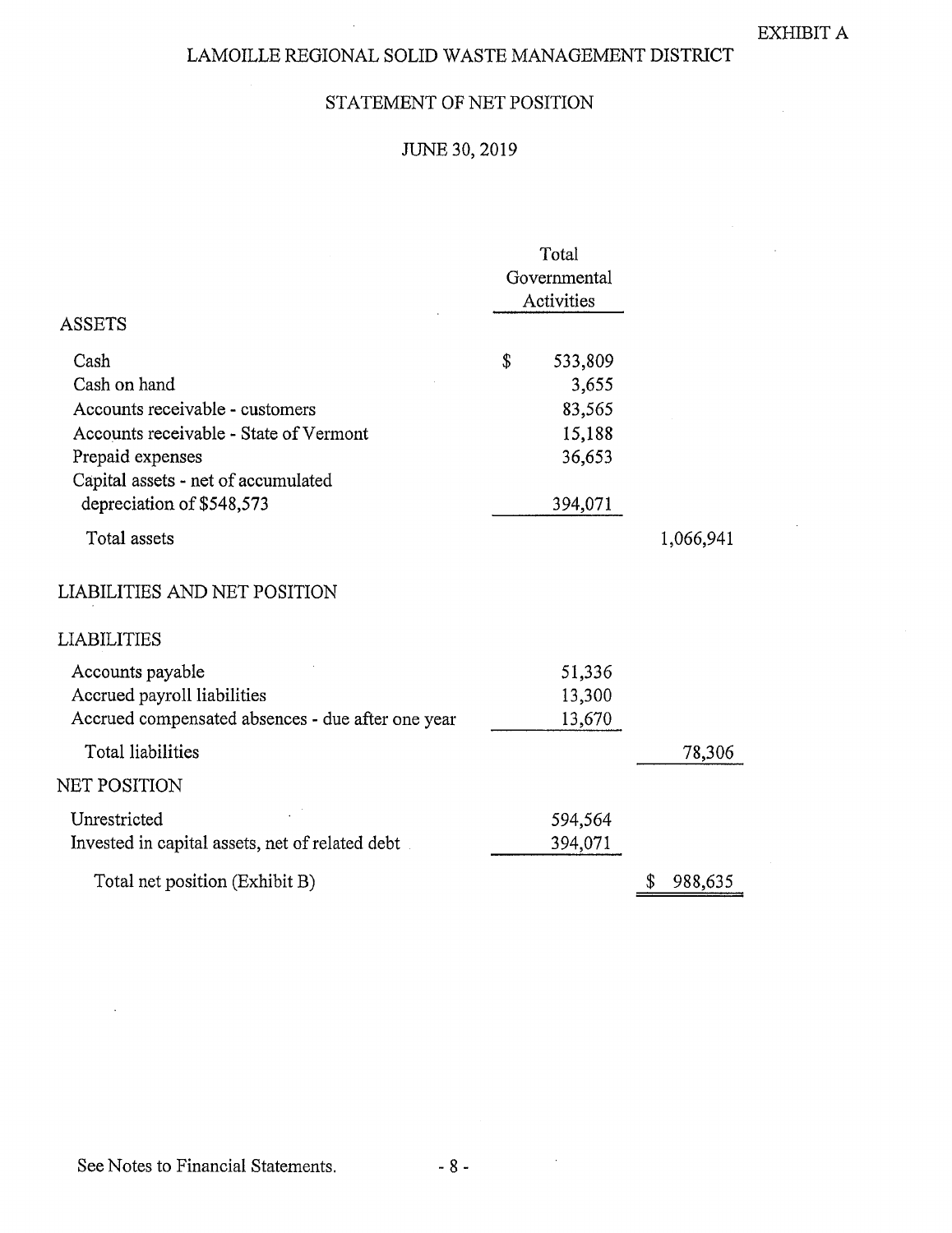# STATEMENT OF ACTIVITIES

# YEAR ENDED JUNE 30, 2019

| <b>Functions/Programs</b>                                                                                   | <b>Expenses</b>                              | <b>Charges for</b><br><b>Services</b>        | Operating<br><b>Grants</b> and<br><b>Contributions</b> | Net (Expense)<br>Revenue and<br><b>Changes</b><br>in Net Position<br>Governmental<br><b>Activities</b> |
|-------------------------------------------------------------------------------------------------------------|----------------------------------------------|----------------------------------------------|--------------------------------------------------------|--------------------------------------------------------------------------------------------------------|
| Governmental Activities:<br>Solid waste related services<br>Recycling services<br>Household hazardous waste | \$1,435,176<br>187,907<br>44,105             | \$<br>1,429,693<br>175,974<br>0              | \$<br>18,089<br>0<br>26,636                            | \$<br>12,606<br>(11, 933)<br>(17,469)                                                                  |
| Total governmental activities                                                                               | \$1,667,188                                  | \$<br>1,605,667                              | \$<br>44,725                                           | (16, 796)                                                                                              |
|                                                                                                             | General Revenues:<br>Earnings on investments | Gain on sale $\&$ disposal of capital assets |                                                        | 1,931<br>117                                                                                           |
|                                                                                                             |                                              | Total general revenues                       |                                                        | 2,048                                                                                                  |
|                                                                                                             | Change in net position                       |                                              |                                                        | (14, 748)                                                                                              |
|                                                                                                             | Net position - July 1, 2018                  |                                              |                                                        | 1,003,383                                                                                              |
|                                                                                                             | Net position - June 30, 2019 (Exhibit A)     |                                              |                                                        | \$<br>988,635                                                                                          |

# See Notes to Financial Statements.

 $\bar{\mathcal{A}}$ 

 $\mathcal{A}^{\mathcal{A}}$ 

 $\ddot{\phantom{1}}$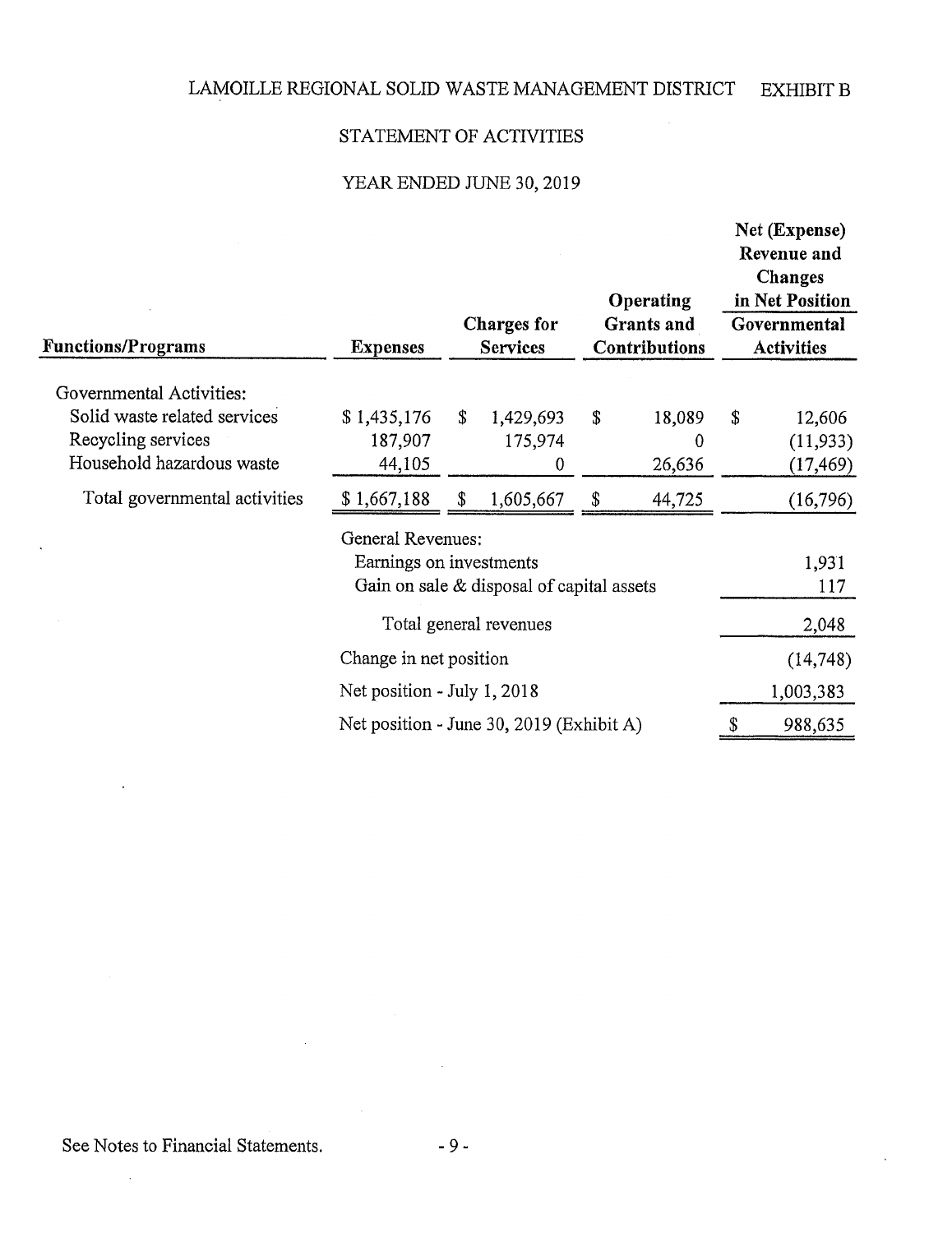# BALANCE SHEET

# GOVERNMENTAL FUND

# JUNE 30, 2019

|                                                                                                                       | General<br>Fund                                  |               |
|-----------------------------------------------------------------------------------------------------------------------|--------------------------------------------------|---------------|
| <b>ASSETS</b>                                                                                                         |                                                  |               |
| Cash<br>Cash on hand<br>Accounts receivable - customers<br>Accounts receivable - State of Vermont<br>Prepaid expenses | \$533,809<br>3,655<br>83,565<br>15,188<br>36,653 |               |
| Total assets                                                                                                          |                                                  | 672,870<br>\$ |
| LIABILITIES AND FUND BALANCES<br>LIABILITIES                                                                          |                                                  |               |
| Accounts payable<br>Accrued payroll liabilities<br><b>Total liabilities</b>                                           | \$<br>51,336<br>13,300                           | 64,636        |
| <b>FUND BALANCES</b>                                                                                                  |                                                  |               |
| Nonspendable-prepaids<br>Assigned for capital assets<br>Unassigned                                                    | 36,653<br>125,298<br>446,283                     |               |
| Total fund balances                                                                                                   |                                                  | 608,234       |
| Total liabilities and<br>fund balances                                                                                |                                                  | \$672,870     |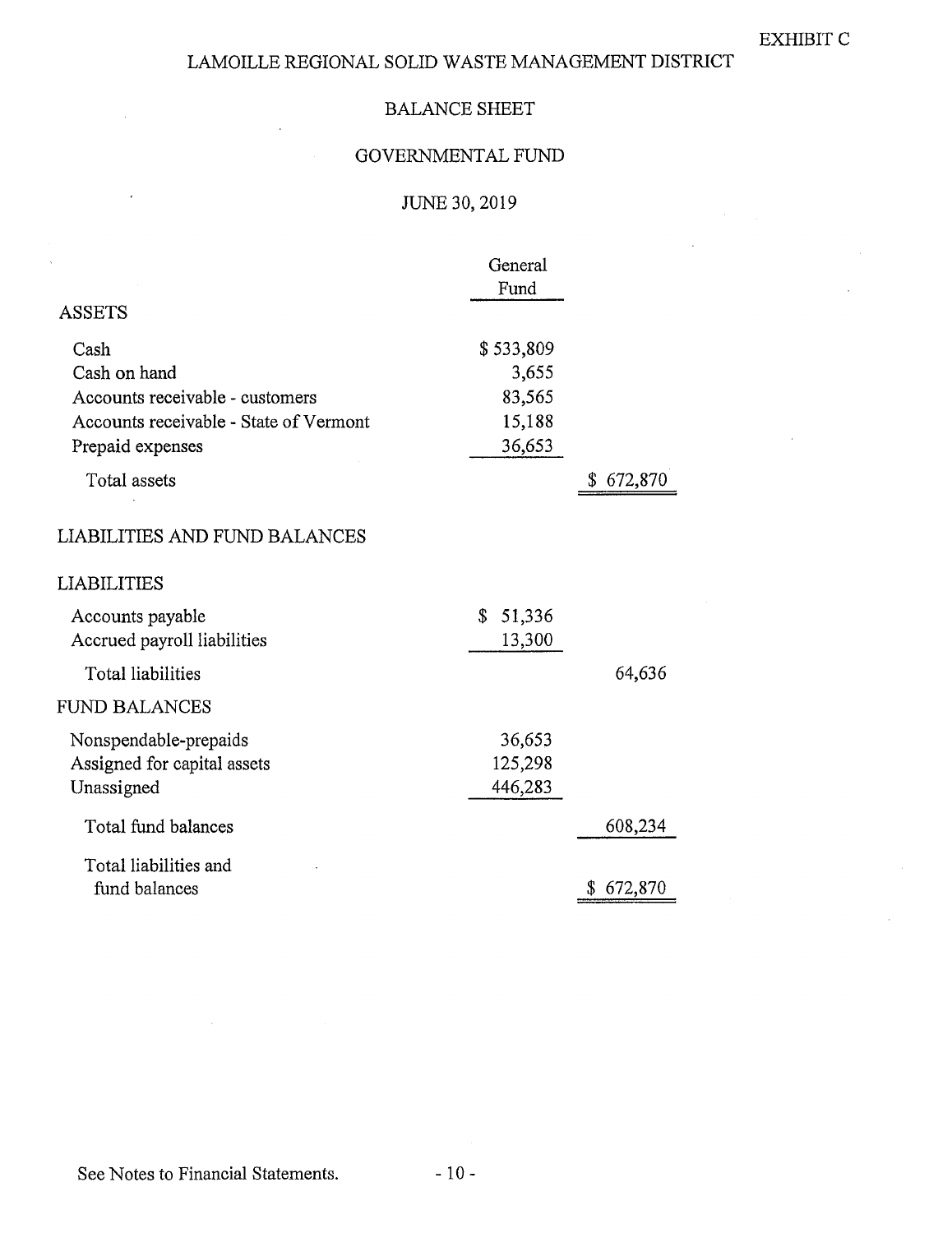# RECONCILIATION OF THE GOVERNMENTAL FUND BALANCE SHEET TO THE STATEMENT OF NET POSITION

# JUNE 30, 2019

| TOTAL FUND BALANCE - GOVERNMENTAL FUND                                                                                                                                                                                                                      | 608,234   |
|-------------------------------------------------------------------------------------------------------------------------------------------------------------------------------------------------------------------------------------------------------------|-----------|
| Amounts reported for governmental activities in the<br>statement of net position are different because:                                                                                                                                                     |           |
| Capital assets used in governmental activities are not financial<br>resources and therefore are not reported as assets in<br>governmental funds. The cost of the assets as of June 30, 2019<br>are \$942,644 and the accumulated depreciation is \$548,573. | 394,071   |
| Long-term liabilities are not due and payable in the current period<br>and therefore are not reported as liabilities in the funds.<br>Long-term liabilities at year end consist of:<br>Accrued compensated absences<br>(13,670)<br>Subtotal                 | (13, 670) |
| TOTAL NET POSITION - GOVERNMENTAL ACTIVITIES                                                                                                                                                                                                                | 988,635   |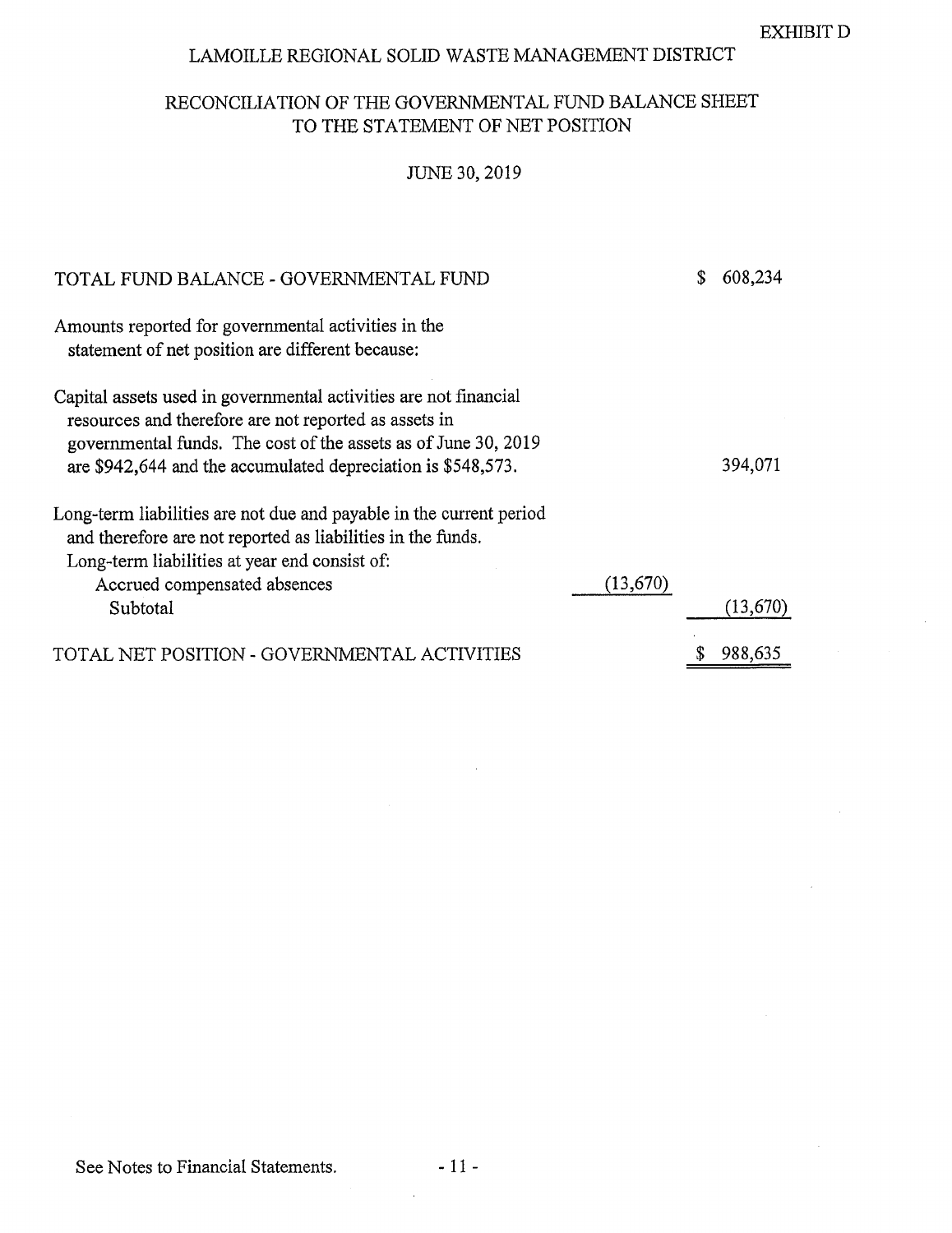# STATEMENT OF REVENUES, EXPENDITURES AND CHANGES IN FUND BALANCE

# GOVERNMENTAL FUND

## YEAR ENDED JUNE 30, 2019

|                              | General       |
|------------------------------|---------------|
|                              | Fund          |
| <b>REVENUES</b>              |               |
| Surcharge income             | \$<br>365,304 |
| Disposal income              | 694,485       |
| $C$ & D income               | 117,575       |
| Other disposal               | 118,686       |
| Miscellaneous programs       | 17,666        |
| Other income                 | 6,554         |
| Interest                     | 1,931         |
| Grant income                 | 44,725        |
| Recycling                    | 175,974       |
| Bottle redemption income     | 110,923       |
| Total revenues               | 1,653,823     |
|                              |               |
| <b>EXPENDITURES</b>          |               |
| Current                      |               |
| Solid waste related services |               |
| Salaries and wages           | 489,024       |
| Payroll taxes                | 40,099        |
| Pension plan                 | 7,059         |
| Professional services        | 87,117        |
| Advertising                  | 222           |
| Bottle redemption payouts    | 59,791        |
| Clerk stipend                | 1,050         |
| Compost bins                 | 3,140         |
| Conferences                  | 1,945         |
| Disposal and hauling MSW     | 304,891       |
| Electric - transfer station  | 10,190        |
| Equipment - maintenance      | 53,596        |
| Feedstocks                   | 2,100         |
| Freon removal                | 7,280         |
| Fuel                         | 7,298         |
| Green-Up Day                 | 1,200         |
| Heat<br>ś                    | 4,043         |
| Hauler - audit               | 475           |
| Insurance                    | 181,264       |
| Meetings                     | 926           |

See Notes to Financial Statements. - 12 -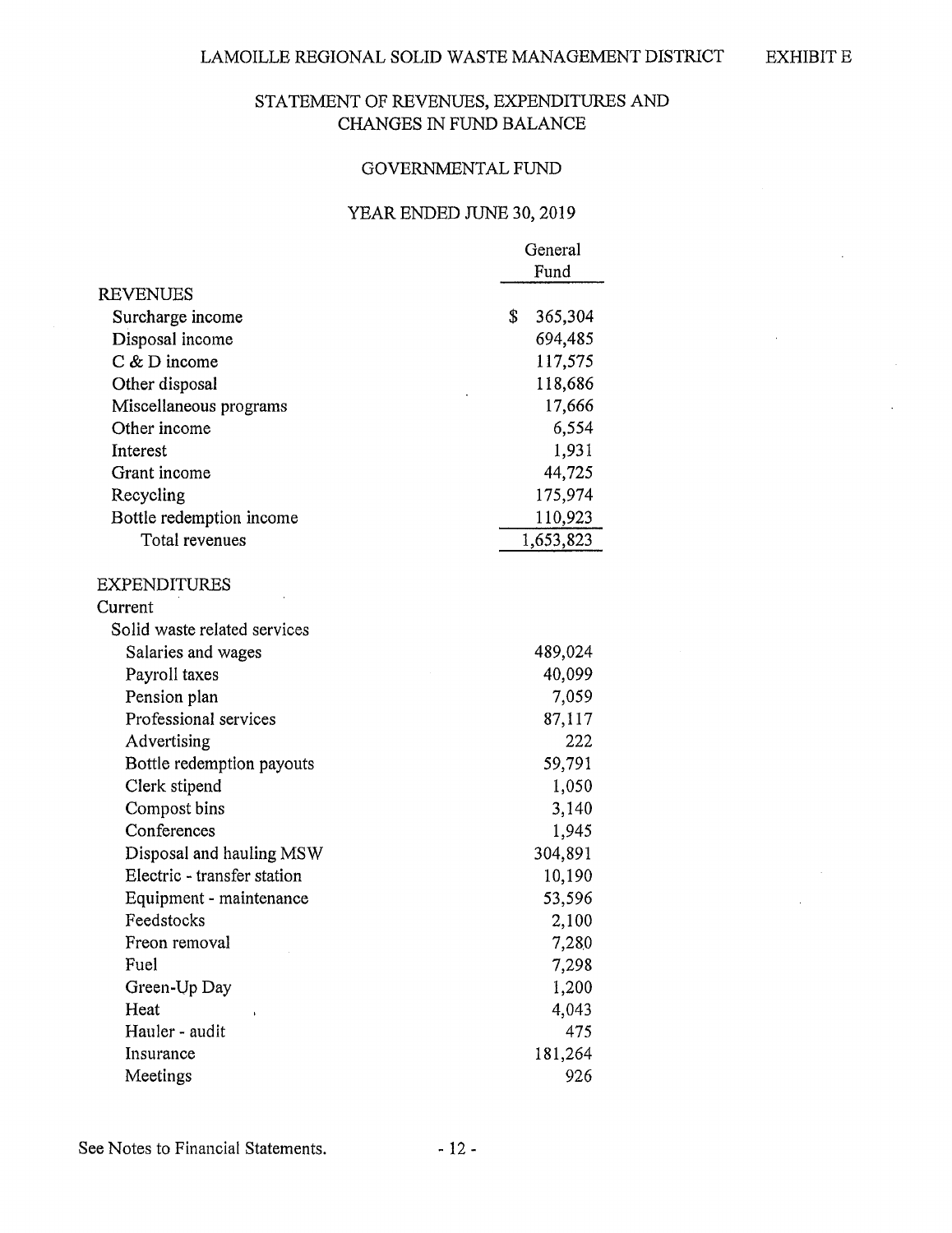# STATEMENT OF REVENUES, EXPENDITURES AND CHANGES IN FUND BALANCE

#### GOVERNMENTAL FUND

## YEAR ENDED JUNE 30, 2019

|                                          | General       |
|------------------------------------------|---------------|
|                                          | Fund          |
| <b>EXPENDITURES</b> (Continued)          |               |
| Maintenance agreements                   | 4,832         |
| Memberships                              | 3,609         |
| Office supplies                          | 2,834         |
| Outreach                                 | 9,989         |
| Permits                                  | 425           |
| Postage                                  | 1,821         |
| Recycling - tire disposal                | 16,813        |
| Rent - office                            | 15,936        |
| Sales tax                                | 330           |
| Signage                                  | 33            |
| Snow removal                             | 5,145         |
| Software                                 | 2,378         |
| Subscriptions & publications             | 1,669         |
| Supplies                                 | 6,435         |
| Telephone                                | 8,876         |
| Training                                 | 1,581         |
| Treasurer stipend                        | 2,700         |
| Toilet rental                            | 3,658         |
| Transfer station maintenance             | 2,370         |
| Travel/meals                             | 6,086         |
| Uniforms                                 | 7,926         |
| Work crews                               | 1,392         |
| Other expenses                           | 13,456        |
| Recycling services                       |               |
| Hauling - recycling                      | 66,682        |
| Processing fees - recycling              | 102,844       |
| Printing and newsletter                  | 18,381        |
| Household hazardous waste                |               |
| HHW collection costs                     | 44,105        |
| Capital outlays                          | 73,562        |
| Total expenditures                       | 1,688,578     |
| NET CHANGE IN FUND BALANCE               | (34, 755)     |
| FUND BALANCE - JULY 1, 2018              | 642,989       |
| FUND BALANCE - JUNE 30, 2019 (Exhibit C) | \$<br>608,234 |

See Notes to Financial Statements.  $\sim 13 - 13$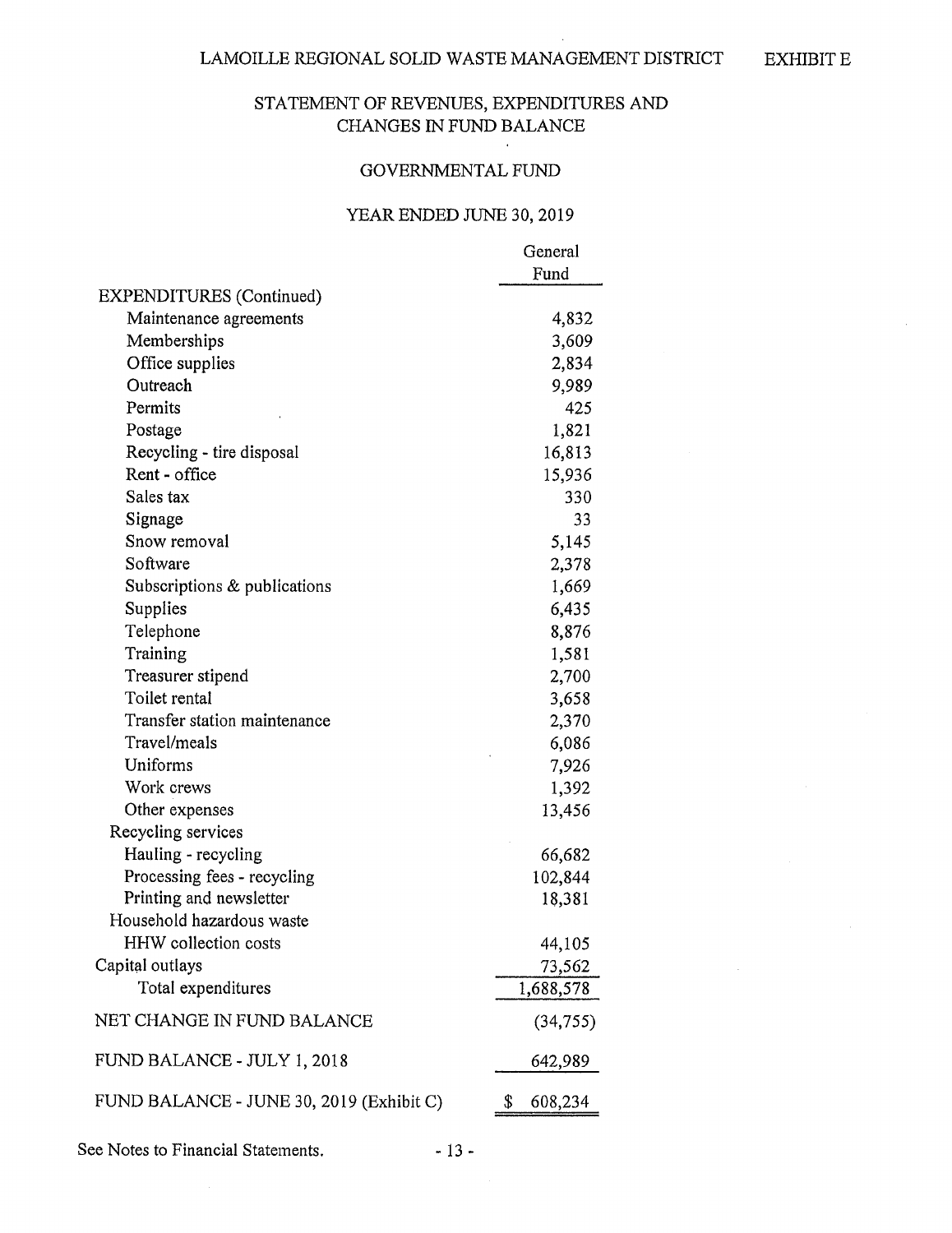EXHIBIT

#### LAMOILLE REGIONAL SOLID WASTE MANAGEMENT DISTRICT

# RECONCILIATION OF THE GOVERNMENTAL FUND STATEMENT OF REVENUES, EXPENDITURES AND CHANGES IN FUND BALANCE TO THE STATEMENT OF ACTIVITIES

## YEAR ENDED JUNE 30, 2019

| TOTAL NET CHANGE IN FUND BALANCE - GOVERNMENTAL FUND                                                                                                                                                                                                                                                                                                                                                                                                                                                               | \$<br>(34,755) |
|--------------------------------------------------------------------------------------------------------------------------------------------------------------------------------------------------------------------------------------------------------------------------------------------------------------------------------------------------------------------------------------------------------------------------------------------------------------------------------------------------------------------|----------------|
| Amounts reported for governmental activities in the statement of<br>activities are different because:                                                                                                                                                                                                                                                                                                                                                                                                              |                |
| Capital outlays are reported in governmental funds as expenditures.<br>However, in the statement of activities, the cost of those assets is<br>allocated over their estimated useful lives as depreciation expense.<br>This is the amount by which depreciation expense of \$52,546 and the<br>difference between the cash proceeds on the disposal of assets of \$1,500<br>and the actual gain of \$117 on the disposal of assets is less than the<br>capital outlays net of disposals of \$73,562 in the period. | 19,633         |
| In the statement of activities, certain operating expenses - accrued<br>compensated absences are measured by the amounts earned by employees<br>during the year. In the governmental funds, however, expenditures for these<br>items are measured by the amount of financial resources used (essentially,<br>the amounts actually paid). This year, compensated absences paid exceeded<br>the amounts incurred by \$374.                                                                                           | 374            |
| CHANGE IN NET ASSETS OF GOVERNMENTAL ACTIVITIES                                                                                                                                                                                                                                                                                                                                                                                                                                                                    | \$<br>(14,748) |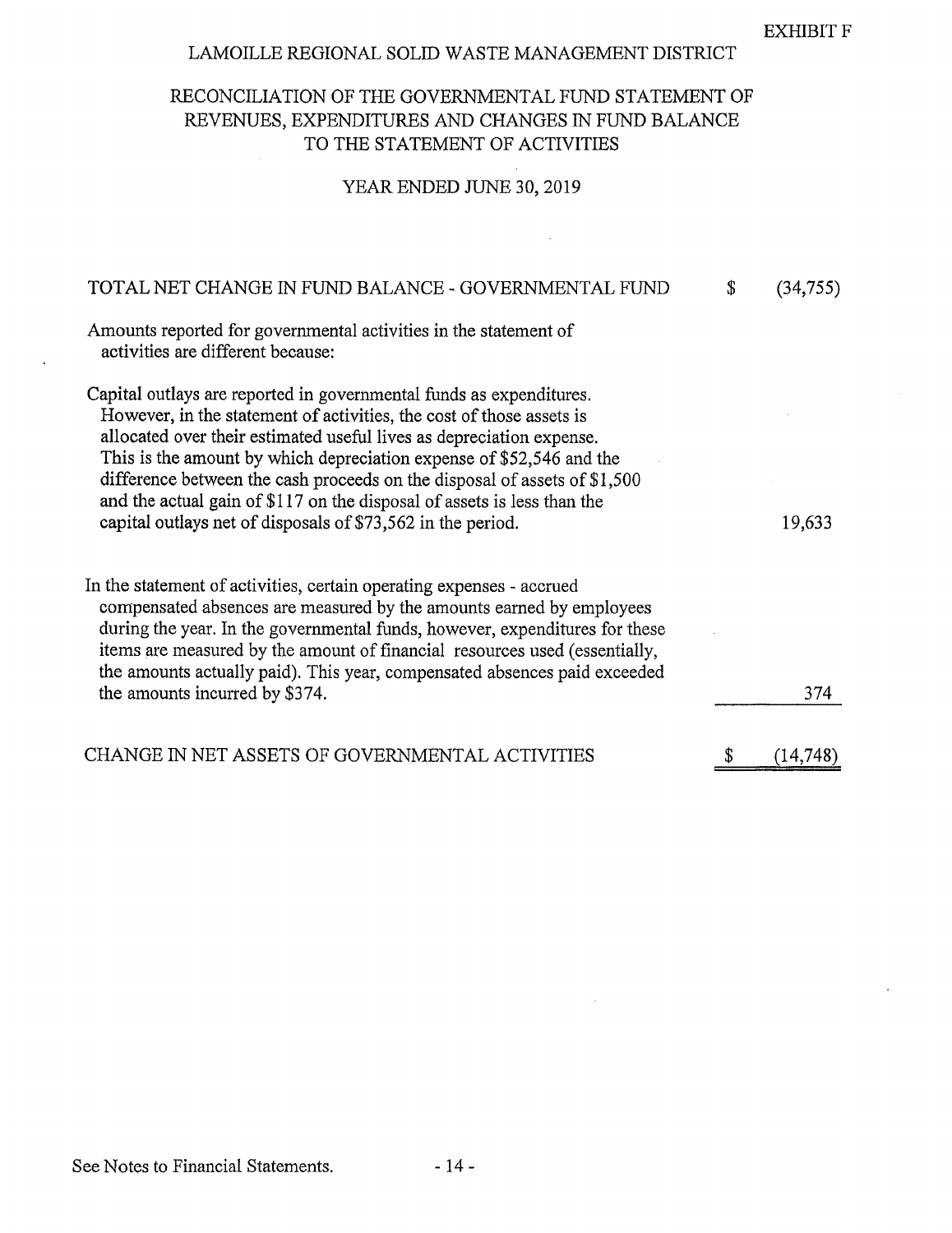# STATEMENT OF REVENUES, EXPENDITURES AND CHANGES IN FUND BALANCE - COMPARED TO BUDGET

#### GENERAL FUND

# YEAR ENDED JUNE 30, 2019

|                              | Original      | Variance      |               |  |  |
|------------------------------|---------------|---------------|---------------|--|--|
|                              | and Final     |               | Favorable     |  |  |
|                              | <b>Budget</b> | Actual        | (Unfavorable) |  |  |
| <b>REVENUES</b>              |               |               |               |  |  |
| Surcharge income             | \$<br>332,500 | \$<br>365,304 | \$<br>32,804  |  |  |
| Disposal income              | 645,000       | 694,485       | 49,485        |  |  |
| $C$ & D income               | 120,000       | 117,575       | (2, 425)      |  |  |
| Other disposal               | 80,200        | 118,686       | 38,486        |  |  |
| Miscellaneous programs       | 18,120        | 17,666        | (454)         |  |  |
| Other income                 | 76,650        | 6,554         | (70,096)      |  |  |
| Interest                     | 1,200         | 1,931         | 731           |  |  |
| Grant income                 | 27,500        | 44,725        | 17,225        |  |  |
| Recycling                    | 3,700         | 175,974       | 172,274       |  |  |
| Bottle redemption income     | 115,000       | 110,923       | (4,077)       |  |  |
| Total revenues               | 1,419,870     | 1,653,823     | 233,953       |  |  |
| <b>EXPENDITURES</b>          |               |               |               |  |  |
| Current                      |               |               |               |  |  |
| Solid waste related services |               |               |               |  |  |
| Salaries and wages           | 449,500       | 489,024       | (39, 524)     |  |  |
| Payroll taxes                | 45,550        | 40,099        | 5,451         |  |  |
| Pension plan                 | 8,300         | 7,059         | 1,241         |  |  |
| Professional services        | 86,000        | 87,117        | (1,117)       |  |  |
| Advertising                  | 3,000         | 222           | 2,778         |  |  |
| Bottle redemption payouts    | 61,000        | 59,791        | 1,209         |  |  |
| Clerk stipend                | 1,100         | 1,050         | 50            |  |  |
| Compost bins                 | 1,500         | 3,140         | (1,640)       |  |  |
| Conferences                  | 2,700         | 1,945         | 755           |  |  |
| Disposal & hauling MSW       | 275,800       | 304,891       | (29,091)      |  |  |
| Electric - transfer station  | 9,900         | 10,190        | (290)         |  |  |
| Equipment - maintenance      | 16,900        | 53,596        | (36,696)      |  |  |
| Feedstocks                   | 15,600        | 2,100         | 13,500        |  |  |
| Freon removal                | 5,500         | 7,280         | (1,780)       |  |  |
| Fuel                         | 8,500         | 7,298         | 1,202         |  |  |
| Green-Up Day                 | 2,600         | 1,200         | 1,400         |  |  |

See Notes to Financial Statements. - 15 -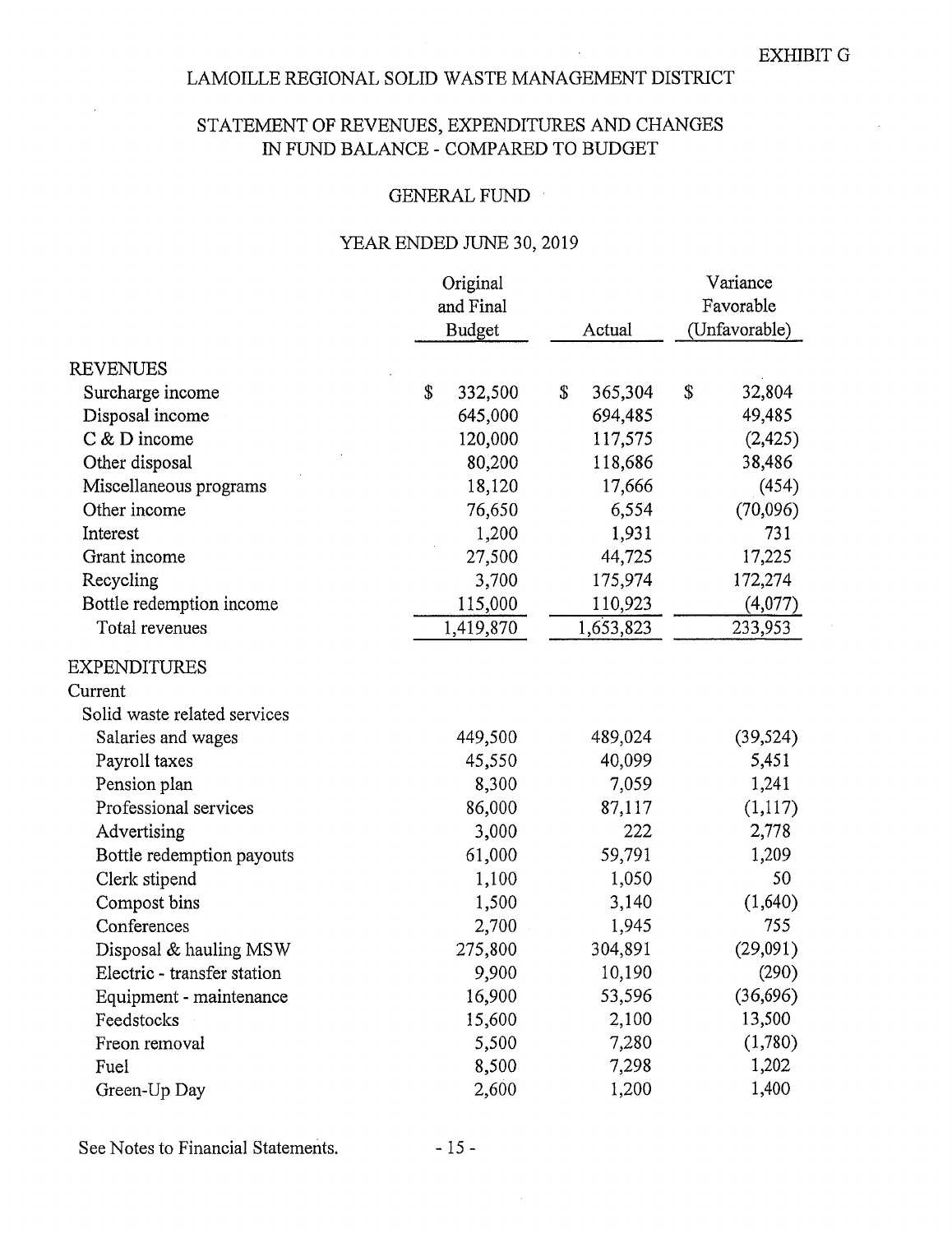# STATEMENT OF REVENUES, EXPENDITURES AND CHANGES IN FUND BALANCE - COMPARED TO BUDGET

# GENERAL FUND

# YEAR ENDED JUNE 30, 2019

|                              | Original      |         | Variance      |
|------------------------------|---------------|---------|---------------|
|                              | and Final     |         | Favorable     |
|                              | <b>Budget</b> | Actual  | (Unfavorable) |
| Heat                         | 3,000         | 4,043   | (1,043)       |
| Hauler - audit               | 1,000         | 475     | 525           |
| Insurance                    | 189,950       | 181,264 | 8,686         |
| Maintenance agreements       | 2,900         | 4,832   | (1, 932)      |
| Meetings                     | 500           | 926     | (426)         |
| Memberships                  | 2,650         | 3,609   | (959)         |
| Office supplies              | 1,650         | 2,834   | (1, 184)      |
| Outreach                     | 9,800         | 9,989   | (189)         |
| Permits                      | 170           | 425     | (255)         |
| Postage                      | 3,250         | 1,821   | 1,429         |
| Recycling - tire disposal    | 8,000         | 16,813  | (8, 813)      |
| Rent - office                | 20,950        | 15,936  | 5,014         |
| Sales tax                    | 200           | 330     | (130)         |
| Signage                      | 300           | 33      | 267           |
| Snow removal                 | 5,500         | 5,145   | 355           |
| Software                     | 2,000         | 2,378   | (378)         |
| Subscriptions & publications | 1,600         | 1,669   | (69)          |
| Supplies                     | 6,300         | 6,435   | (135)         |
| Telephone                    | 8,200         | 8,876   | (676)         |
| Toilet rental                | 4,200         | 3,658   | 542           |
| Training                     | 1,700         | 1,581   | 119           |
| Transfer station maintenance | 8,000         | 2,370   | 5,630         |
| Travel/meals                 | 6,000         | 6,086   | (86)          |
| Treasurer stipend            | 2,700         | 2,700   | 0             |
| Uniforms                     | 6,000         | 7,926   | (1, 926)      |
| Work crews                   | 2,000         | 1,392   | 608           |
| Other expenses               | 9,800         | 13,456  | (3,656)       |
| Recycling services           |               |         |               |
| Hauling - recycling          | 47,500        | 66,682  | (19, 182)     |
| Processing fees - recycling  | 30,100        | 102,844 | (72, 744)     |
| Printing and newsletter      | 18,500        | 18,381  | 119           |

See Notes to Financial Statements.  $\sim 16$  -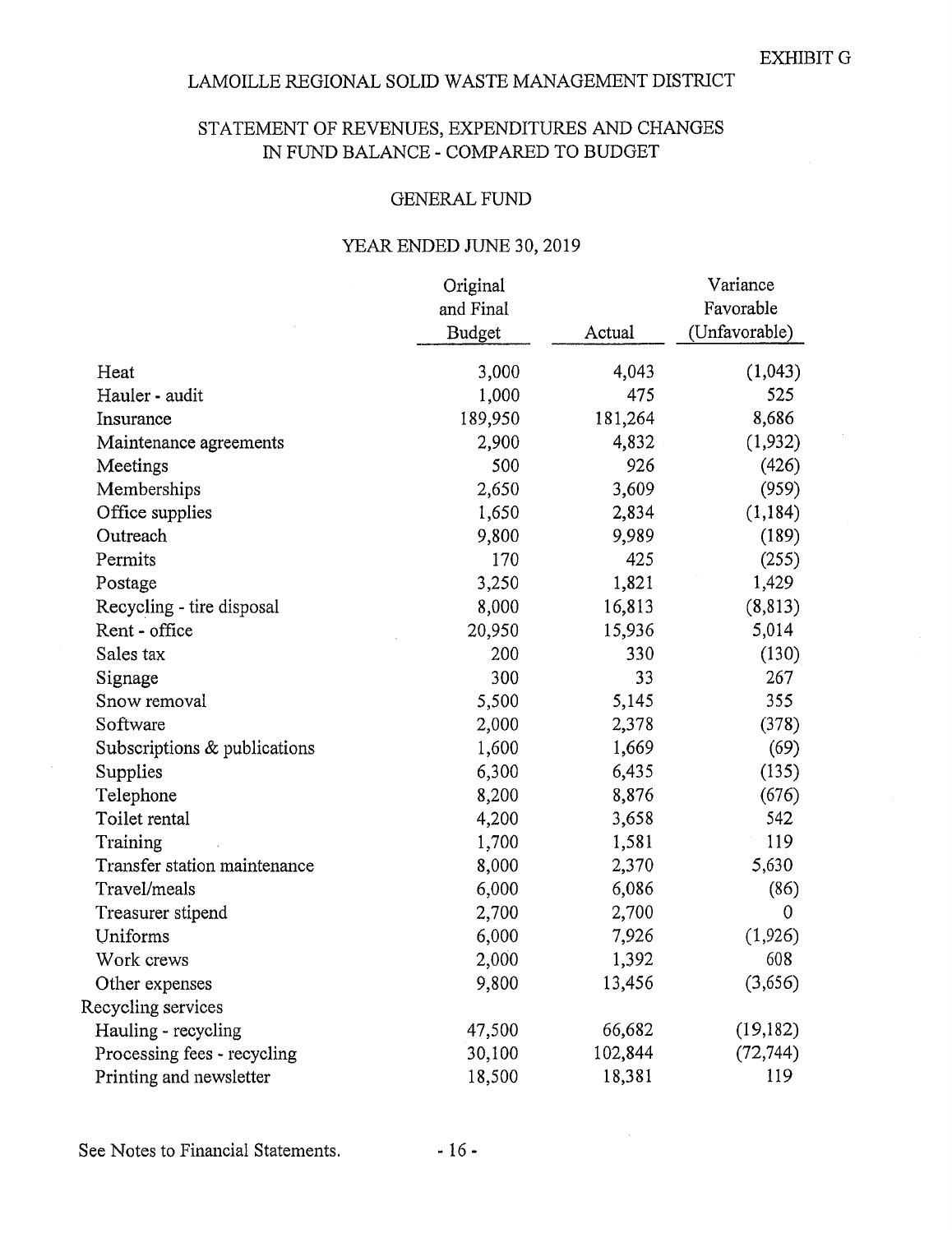$\ddot{\phantom{a}}$ 

# STATEMENT OF REVENUES, EXPENDITURES AND CHANGES IN FUND BALANCE - COMPARED TO BUDGET

#### GENERAL FUND

# YEAR ENDED JUNE 30, 2019

|                              | Original<br>and Final<br>Budget |           |    | Actual    | Variance<br>Favorable<br>(Unfavorable) |  |
|------------------------------|---------------------------------|-----------|----|-----------|----------------------------------------|--|
| Household hazardous waste    |                                 |           |    |           |                                        |  |
| HHW collection costs         |                                 | 22,000    |    | 44,105    | (22,105)                               |  |
| Capital outlays              |                                 | 0         |    | 73,562    | (73, 562)                              |  |
| Total expenditures           |                                 | 1,419,870 |    | 1,688,578 | (268, 708)                             |  |
| NET CHANGE IN FUND BALANCE   | \$                              | 0         |    | (34, 755) | \$<br>(34,755)                         |  |
| FUND BALANCE - JULY 1, 2018  |                                 |           |    | 642,989   |                                        |  |
| FUND BALANCE - JUNE 30, 2019 |                                 |           | \$ | 608,234   |                                        |  |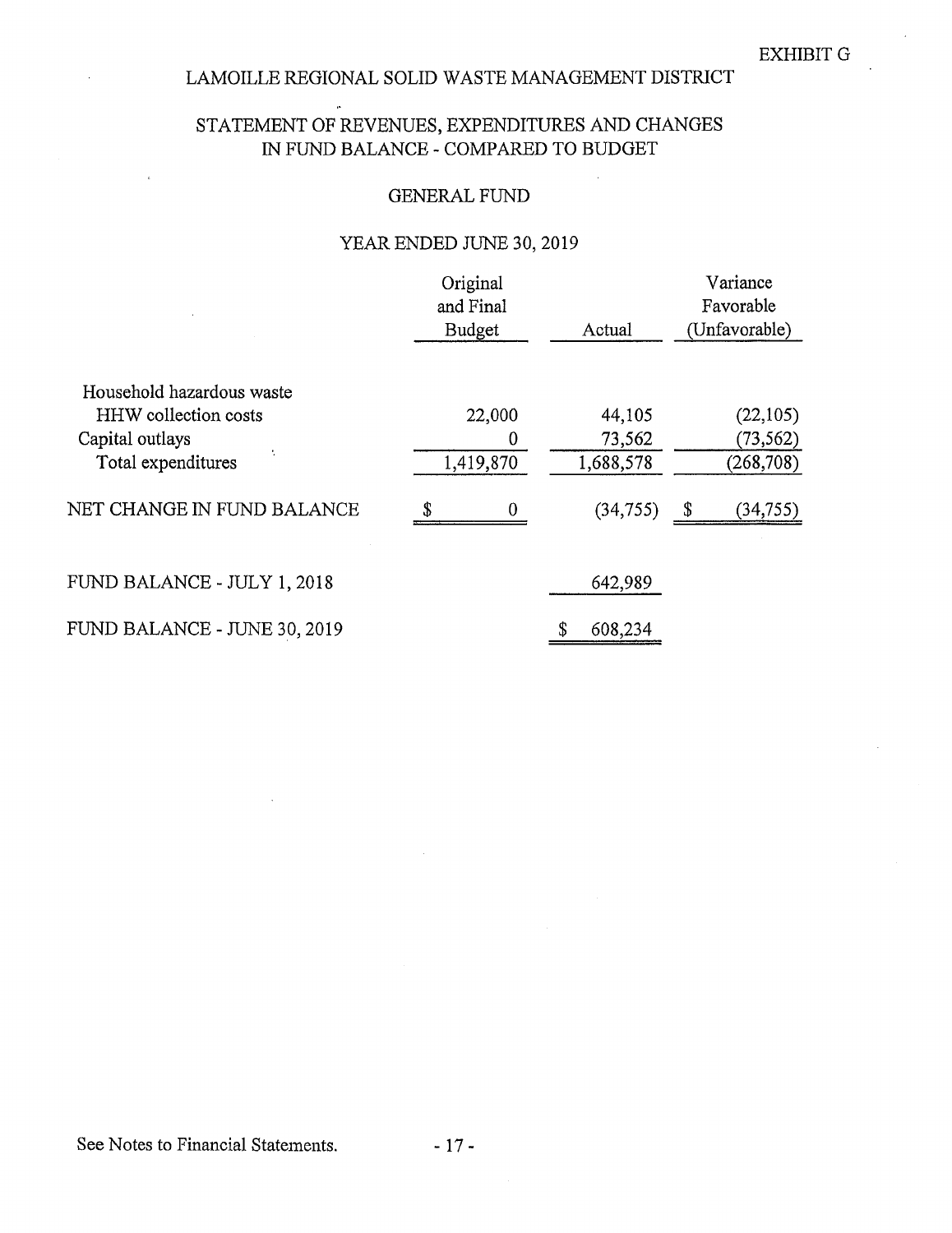### NOTES TO FINANCIAL STATEMENTS

# JUNE 30, 2019

Lamoille Regional Solid Waste Management District was formed under Act 78 of Vermont Statute, Solid Waste Bill in 1989. The District is a union municipal corporation whose purpose is to educate and inform the public on solid waste management, to search for alternative solid waste management methods and future landfill sites, and to manage solid waste. It receives state funds and user disposal fees.

The District is exempt from federal income taxation under Internal Revenue Code Section 501(c)(1).

## NOTE 1 - SUMMARY OF SIGNIFICANT ACCOUNTING POLICIES

The District's financial statements are prepared in accordance with generally accepted accounting principles (GAAP). The Governmental Accounting Standards Board (GASB) is primarily responsible for establishing GAAP for state and local governments through its pronouncements (including Statements and Interpretations). The more significant accounting policies established by GAAP and used by the District are discussed below.

## Reporting Entity

The District's basic financial statements include the accounts of all District operations. The criteria for including organizations as component units within the District's reporting entity are set forth in GASB <sup>14</sup> as amended by GASB 39, Section 2100 of GASB'S Codification of Governmental Accounting and Financial Reporting Standards. Based on the criteria, the District has no component units.

#### Basic Financial Statements – Government- Wide Statements

The District's basic financial statements include both government-wide (reporting the District as a whole) and fund financial statements (focusing on the District's major fund). The governmentwide financial statements categorize activities as either governmental or business type. All of the District's program services are classified as governmental activities.

The government-wide statements are prepared using the economic resources measurement focus and display information about the District as a whole. The government-wide Statement of Net Position presents all of the District's activities on a full accrual, economic resource basis, which recognizes all long-term assets and receivables as well as long-term debt and obligations. The District's net position is reported in invested in capital assets, net of related debt; restricted net position; and unrestricted net position. The District first utilizes restricted resources to finance qualifying activities for which both restricted and unrestricted resources are available.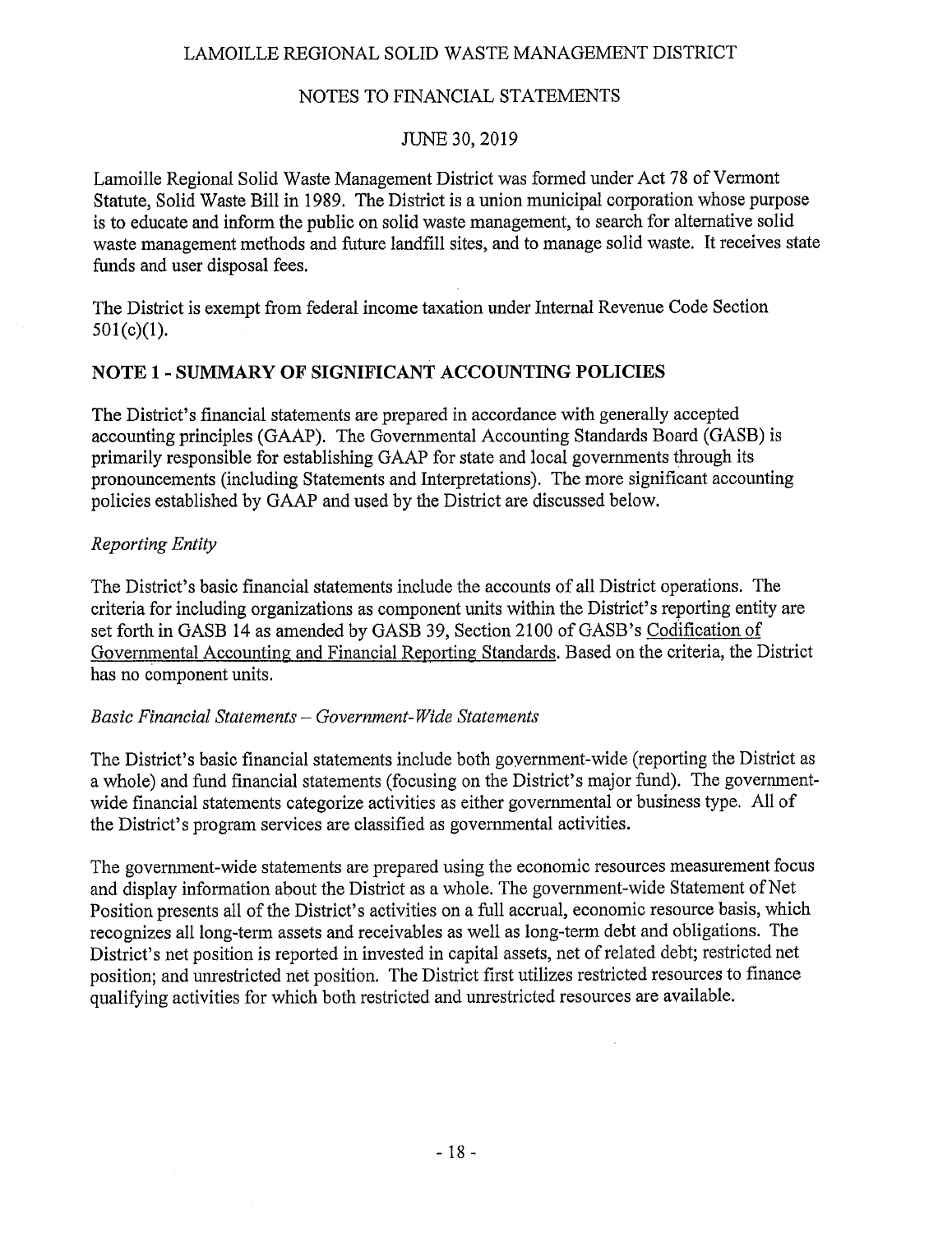#### JUNE 30, 2019 (Continued)

#### NOTE 1 - SUMMARY OF SIGNIFICANT ACCOUNTING POLICIES (Continued)

The government-wide Statement of Activities reports both the gross and net cost of each of the District's governmental functions. The functions are also supported by general government revenue (investment income, etc.). The Statement of Activities reduces gross expenses (including depreciation) by related program revenue, consisting of charges for services, and operating grants and contributions. Program revenue must be directly associated with the governmental function (specific services or programs). Operating grants include operating specific and discretionary grants.

The net costs (by governmental function) are normally covered by general revenue.

This government-wide focus is more on the sustainability of the District as an entity and the change in the District's net position resulting from the current year's activities.

#### Basic Financial Statements  $-$  Fund Financial Statements

The financial transactions of the District are reported in individual funds in the fund financial statements. Each fund is accounted for by providing a separate set of self-balancing accounts that comprises its assets, liabilities, fund equity, revenue and expenditures. The various funds are reported by major funds within the financial statements.

The emphasis in fund financial statements is on the major funds in the governmental categories. GASB No. 34 and No. 37 set forth minimum criteria for the determination of major funds. The General Fund is the only fund of the District and is shown as a major fund.

#### Governmental Funds

The funds used by the District are Governmental Funds. The focus of the governmental funds' measurement (in the fund statements) is upon determination of financial position and changes in financial position (sources, uses, and balances of financial resources) rather than upon net income. The following is a description of the governmental fund of the District:

General Fund is the main operating fund of the District. It is used to account for all financial resources except those required to be accounted for in another fund.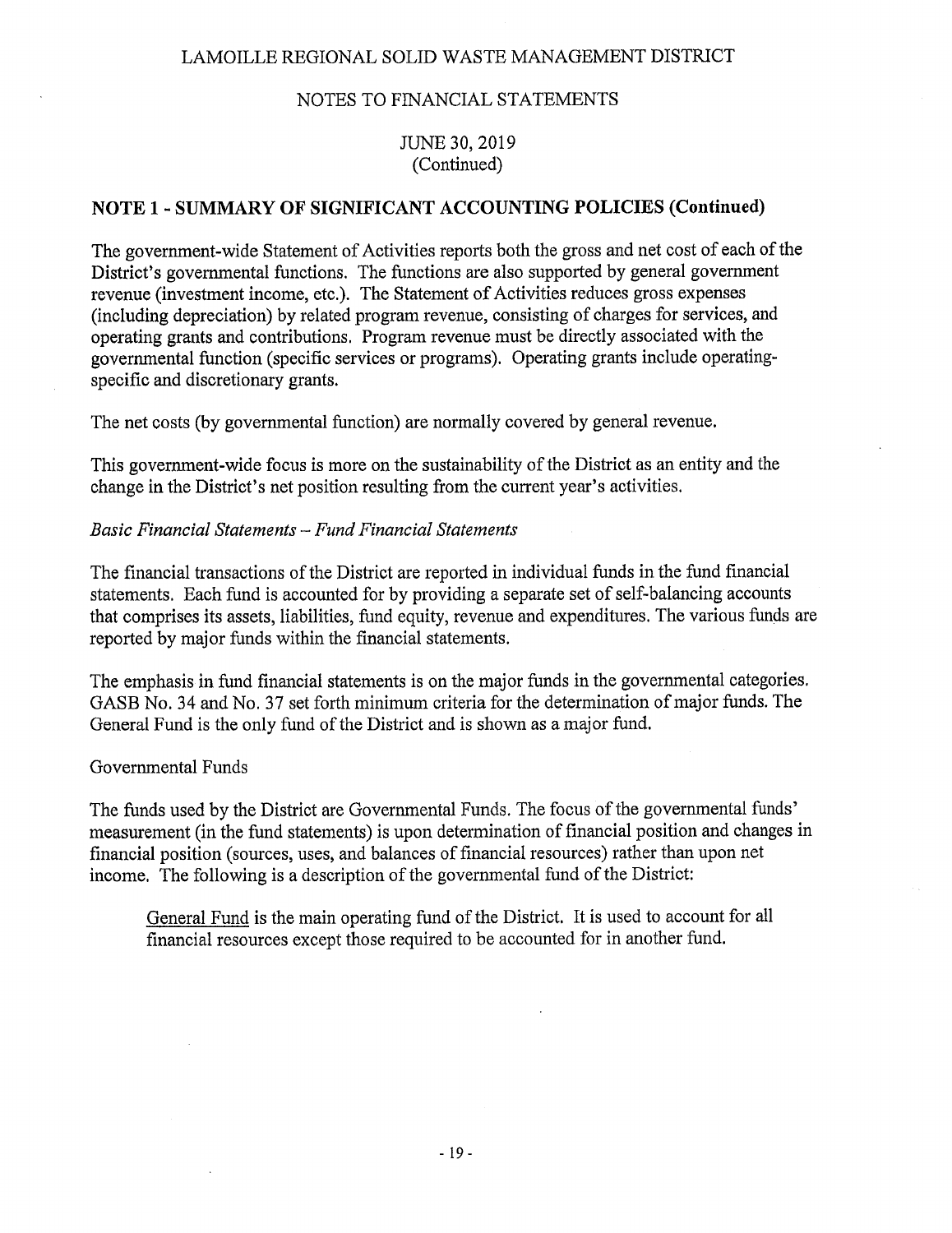### JUNE 30, 2019 (Continued)

# NOTE 1 - SUMMARY OF SIGNIFICANT ACCOUNTING POLICIES (Continued)

#### Measurement Focus

The accounting and financial reporting applied to a fund is determined by its measurement focus. Government-wide and proprietary fund financial statements are reported using the economic resources measurement focus. This means that all assets and liabilities associated with the operation of these funds (whether current or noncurrent) are included on the balance sheet (or statement of net position). Fund equity (*i.e.* net total position) is segregated into invested in capital assets, net of related debt; restricted net position; and unrestricted net position. Operating statements present increases (i.e. revenues) and decreases (i.e., expenses) in net total position.

#### Basis of Accounting

Basis of accounting refers to the point at which revenue or expenditures/expenses are recognized in the accounts and reported in the financial statements. It relates to the timing of the measurements made regardless of the measurement focus applied.

#### Accrual

The financial activity in the government-wide financial statements are presented on the accrual basis of accounting. Revenue is recognized when transactions occur and expenses are recognized when incurred.

#### Modified Accrual

The governmental fund financial statements are presented on the modified accrual basis of accounting. Under the modified accrual basis of accounting, revenue is recorded when susceptible to accrual; i.e., both measurable and available. "Available" to the District means collectible within the current period or within six months after year end. Expenditures are generally recognized under the modified accrual basis of accounting when the related liability is incurred. The exception to this general rule is that principal and interest on general obligation long—term debt, if any, are recognized when due.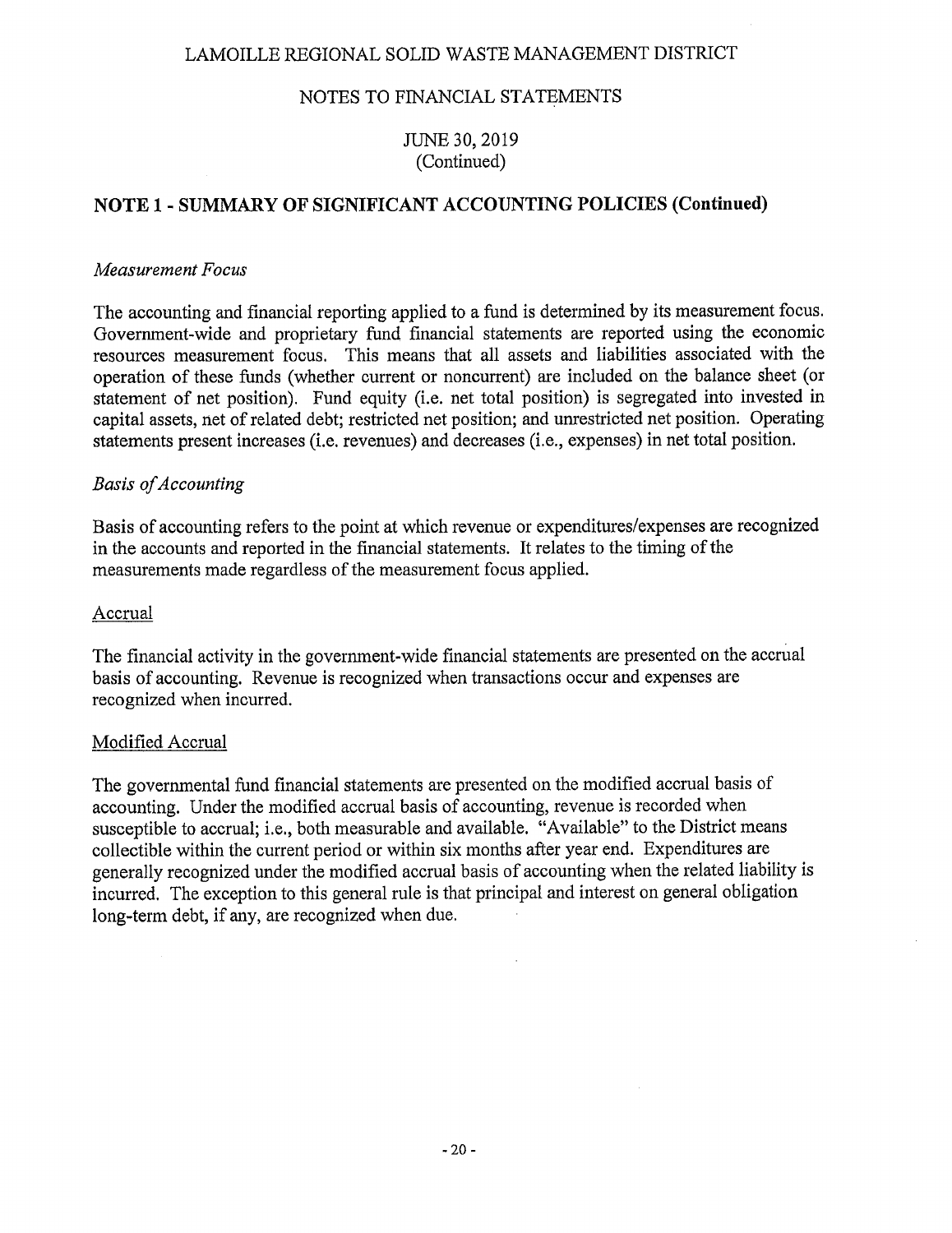#### JUNE 30, 2019 (Continued)

## NOTE 1 - SUMMARY OF SIGNIFICANT ACCOUNTING POLICIES (Continued)

#### Capital Assets

Capital assets purchased or acquired with an original cost of \$1,000 or more are reported at historical cost or estimated historical cost. Contributed assets, if any, are reported at fair value as of the date received. Additions, improvements and other capital outlays that significantly extend the useful life of an asset are capitalized. Other costs incurred for repairs and maintenance are expensed as incurred. Depreciation on all assets is provided on the straight-line basis over the following estimated useful lives:

| Machinery & Equipment | $5-10$ years |
|-----------------------|--------------|
| Trucks                | 5 years      |
| Drop Off Centers      | 20 years     |

#### Accrued Compensated Absences

Government-Wide Financial Statements – All vested or accumulated vacation leave is reported as a liability and an expense on the government-wide financial statements. Sick days are not accrued since they are not paid when the employee terminates employment.

Fund Financial Statements - Vested or accumulated vacation leave that has matured is reported as an expenditure and a fund liability of the governmental fund that Will pay it. Amounts of vested or accumulated vacation leave that are not expected to be liquidated with expendable available financial resources are not reported as a liability in the fund financial statements and no expenditure is reported for these amounts. Unused sick days may be accumulated to use in the following year, but sick days are not accrued since they are not paid when the employee terminates employment.

#### **Fund Balance**

GASB Statement 54 "Fund Balance Reporting and Governmental Type Definitions" provides fund balance categories to make the nature and extent of the constraints placed on a government's fund balance more transparent. The following classifications describe the relative strength of spending constraints placed on the purposes for which resources can be used:

Nonspendable — Amounts that are not in spendable form (such as inventory or prepaids) or are required to be maintained intact.

Restricted - Amounts constrained to specific purposes by their providers (such as grantors and higher levels of government), through constitutional provisions, or by enabling legislation.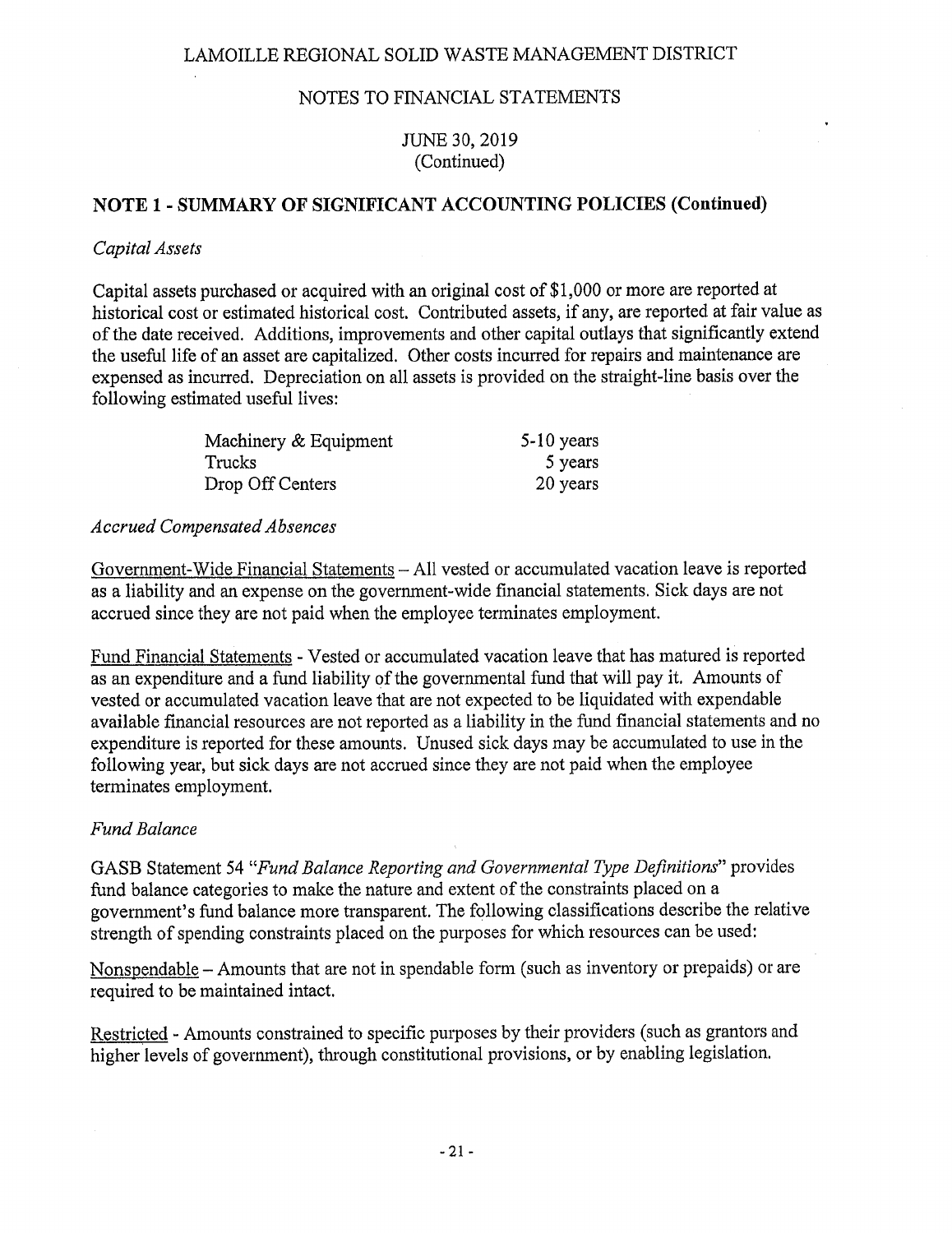## UNE 30, 2019 (Continued)

# NOTE 1 - SUMMARY OF SIGNIFICANT ACCOUNTING POLICIES (Continued)

Committed — Amounts constrained to specific purposes by the government itself, using the highest level of decision-making authority; to be réported as committed, amounts cannot be used for any other purpose unless the government takes the same highest level action to remove or change the constraint.

Assigned - Amounts a government intends to use for a specific purpose; intent can be expressed by the governing body or by an official or body to which the governing body delegates the authority.

Unassigned - A11 amounts not included in other spendable classifications.

The Board of Supervisors is the highest level of decision-making authority and establishes (and modifies or rescinds) fund balance commitments by passage of a resolution. Assigned fund balance is established by the Board of Supervisors through adoption or amendment of the budget as intended for specific purchases.

#### Government—wide Net Position

Net position represents the difference between assets and liabilities in the statement of net position. Government-wide net position is divided into three components:

Investment in capital assets — consist of the historical cost of capital assets less accumulated depreciation.

Restricted net position — Net position is reported as restricted when there are legal limitations imposed on its use by legislation or external restrictions by creditors, grantors, laws or regulations of other governments.

Unrestricted net position – all other net position is reported in this category.

#### Budgets

Budgets are developed using the modified accrual basis of accounting and are approved by the Board, of Supervisors.

#### Use of Estimates

The preparation of financial statements in conformity with accounting principles generally accepted in the United States of America requires management to make estimates and assumptions that affect certain reported amounts and cash. Accordingly, actual results could differ from those estimates.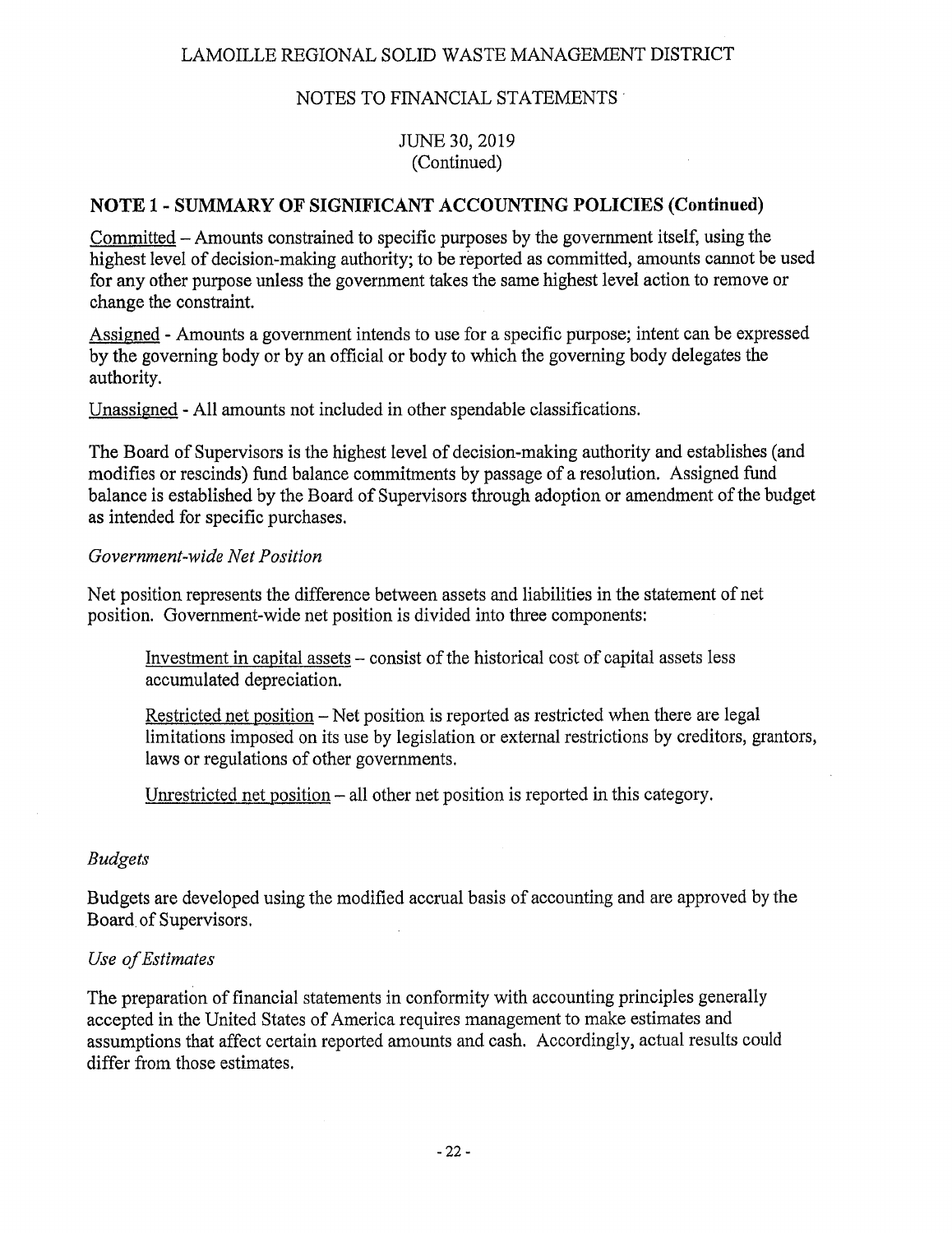#### JUNE 30, 2019 (Continued)

#### NOTE 2 - DEPOSITS AND INVESTMENTS

#### Deposits

Custodial Credit Risk - Custodial credit risk is the risk that in the event of a bank failure, the District's deposits may not be returned to it. The District does not have formal deposit or investment policies. The following is a breakdown of the District's deposits at June 30, 2019.

| FDIC insured       | \$592,689 |  |  |  |  |
|--------------------|-----------|--|--|--|--|
| Uninsured          |           |  |  |  |  |
| Total bank balance | \$592,689 |  |  |  |  |

## **NOTE 3 - CAPITAL ASSETS**

A summary of changes in capital assets are as follows:

|                               | Balance       |           |                 |              | Balance       |
|-------------------------------|---------------|-----------|-----------------|--------------|---------------|
|                               | June 30, 2018 | Additions | Disposals       | Depreciation | June 30, 2019 |
| Equipment and buildings       | 890.461       | 73,562    | \$<br>(21, 379) |              | 942,644       |
| Less accumulated depreciation | (516, 023)    |           | 19.996          | (52,546)     | (548, 573)    |
| Total capital assets,         |               |           |                 |              |               |
| net of depreciation           | 374,438       | 73,562    | (1, 383)        | (52, 546)    | 394,071       |

Depreciation of \$52,546 was charged to Solid Waste related services.

#### NOTE <sup>4</sup> - LONG-TERM LIABILITIES

Long-term liabilities at June 30, 2019 consisted of the following:

Accrued Compensated Absences  $\qquad$  \$ 13,670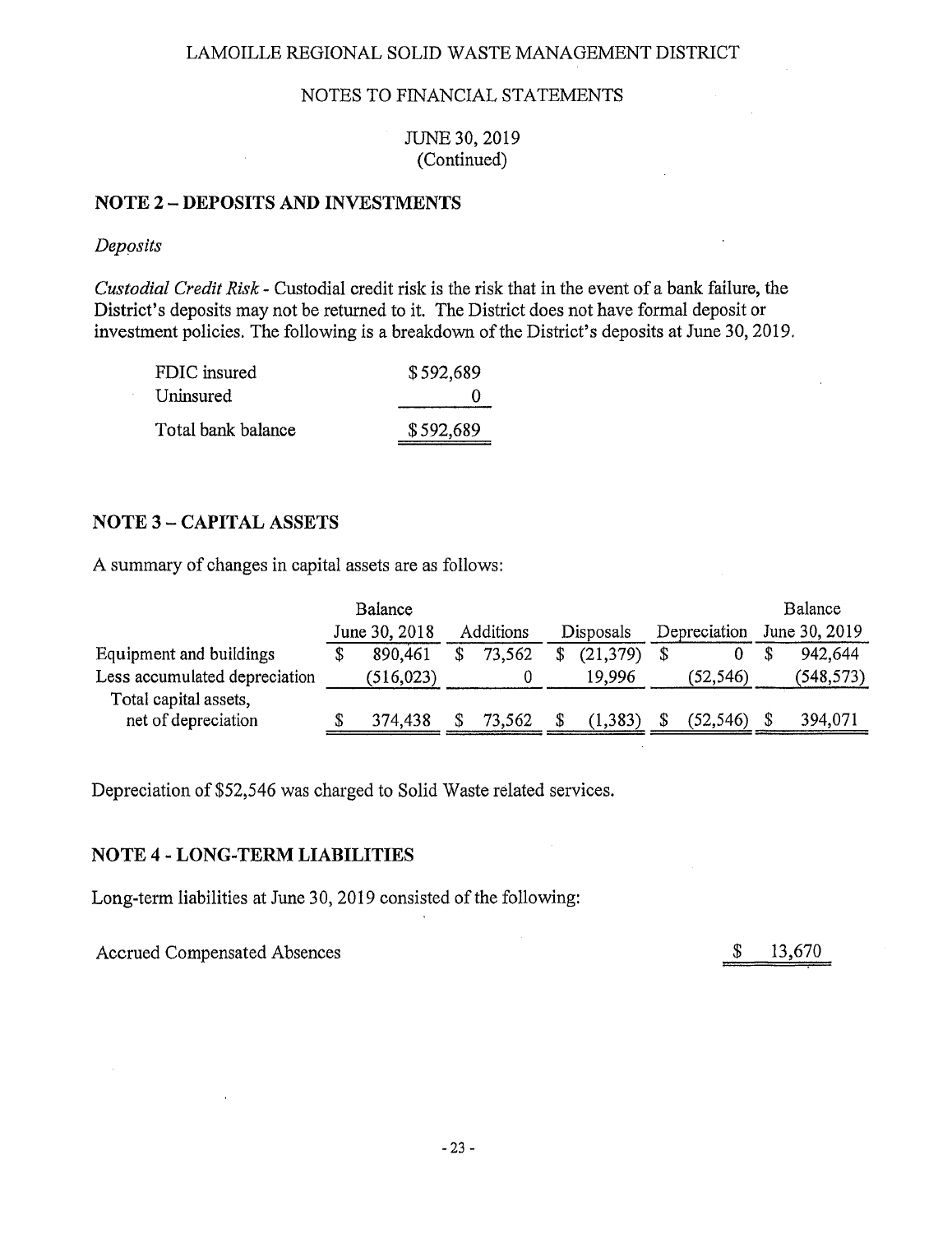#### JUNE 30, 2019 (Continued)

## NOTE 4 - LONG-TERM LIABILITIES (Continued)

The following is a summary of the changes in long-term liabilities:

|                              |              |                  |              |                | типочны    |  |
|------------------------------|--------------|------------------|--------------|----------------|------------|--|
|                              | Balance      |                  |              | <b>Balance</b> | Due within |  |
|                              | July 1, 2018 | <b>Additions</b> | (Deductions) | June 30, 2019  | One Year   |  |
| Accrued compensated absences | 14.044       | 11.677           | (12.051)     | 13.670         |            |  |
|                              |              |                  |              |                |            |  |

Amounts

## **NOTE 5 - PENSION PLAN**

The District has a SIMPLE-IRA pension plan. It requires a contribution for eligible employees of 2% of compensation. Employees are eligible to participate in the plan for any calendar year in Which they can be expected to receive at least \$5,000 in compensation fiom the District and have received at least \$5,000 in compensation fiom the District in one of the last two years. Ofthe total wages of \$489,024, \$356,588 was covered wages under this plan. The District's contribution for fiscal year 2019 was \$7,059.

#### NOTE 6 - RISK MANAGEMENT

The District is exposed to various risks of loss related to tons; theft of, damage to, and destruction of assets; errors and omissions; injuries to employees; and natural disasters. The District maintains commercial insurance coverage covering each of those risks of loss. Management believes such coverage is sufficient to preclude any significant uninsured losses to the District. There have been no claims in any of the past three (3) fiscal years.

#### NOTE <sup>7</sup> - CONCENTRATION

The District charges disposal fees to various haulers in Lamoille County. One hauler made up 17% of the total fees charged during fiscal year 2019.

#### NOTE <sup>8</sup> — COMMITMENTS

The District entered into a hauling contract With Casella Waste Management, Inc. for recycling and disposal services. The contract period is from August 1, 2015 through July 31, 2025.

#### NOTE 9 - EXCESS EXPENDITURES OVER APPROPRIATIONS

For the year ended June 30, 2019, expenditures exceed appropriations in the General Fund by \$268,708. The excess expenditures were primarily funded by additional recycling revenue and use of fund balance.